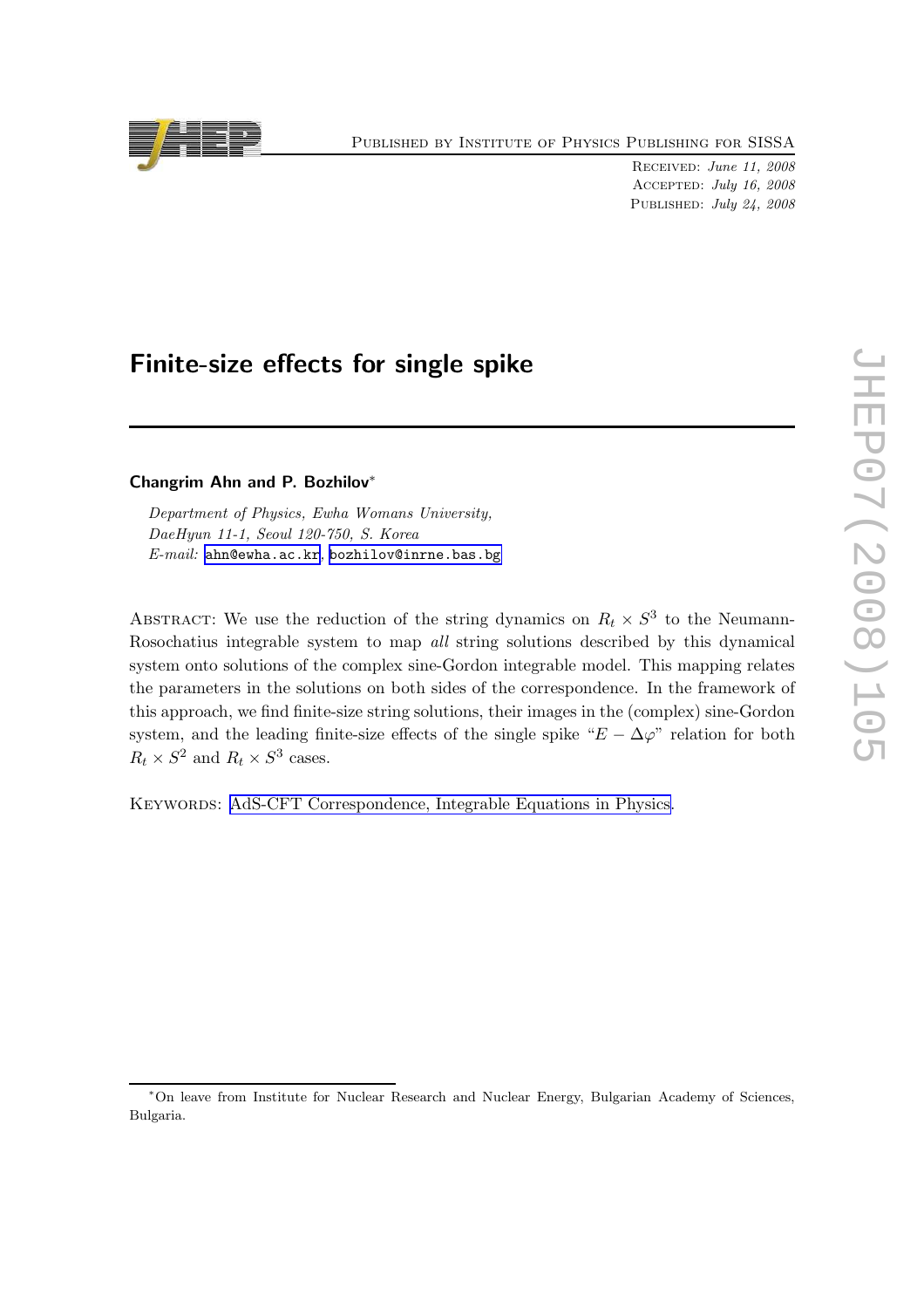## Contents

|    | 1. Introduction                                             | $\mathbf{1}$ |
|----|-------------------------------------------------------------|--------------|
|    | 2. Strings on $R_t \times S^3$ and the NR integrable system | 3            |
|    | 3. Relationship between the NR and CSG systems              | $\bf{5}$     |
| 4. | <b>Finite-Size effects</b>                                  | 9            |
|    | 4.1 Strings on $R_t \times S^2$                             | 9            |
|    | 4.1.1 The giant magnon                                      | 9            |
|    | 4.1.2 The single spike                                      | 11           |
|    | 4.2 Strings on $R_t \times S^3$                             | 13           |
| 5. | <b>Concluding remarks</b>                                   | 16           |
|    | A. Relation between the NR system and CSG                   | 17           |
|    | A.1 Explicit relations between the parameters               | 17           |
|    | A.2 On $R_t \times S^2$                                     | 17           |
|    | A.2.1 The giant magnon                                      | 17           |
|    | A.2.2 The single spike                                      | 18           |
|    | A.3 On $R_t \times S^3$                                     | 19           |
|    | A.3.1 The giant magnon                                      | 19           |
|    | A.3.2 The single spike                                      | 19           |
|    | B. $\epsilon$ -expansions                                   | 20           |

### 1. Introduction

Recent developments in AdS/CFT correspondence between type IIB strings on  $AdS_5 \times S^5$ andits dual  $\mathcal{N} = 4$  super Yang-Mills (SYM) theories [[1](#page-21-0)] are mainly based on the integrabilities discovered in both theories. Integrability of the SYM side appears in the calculations of conformal dimensions which are related to the string energies according to the AdS/CFT correspondence. A remarkable observation by Minahan and Zarembo[[2](#page-21-0)] is that the conformal dimension of an operator composed of scalar fields in the  $\mathcal{N}=4$  SYM in the planar limit can be computed by diagonalizing the Hamiltonian of one-dimensional integrable spin chain model. This task can be done by solving a set of coupled algebraic equations called Bethe ansatz equations. It has been shown that explicit calculation of the eigenvalues for various SYM operators agree with those computed from the SYM perturbation theory.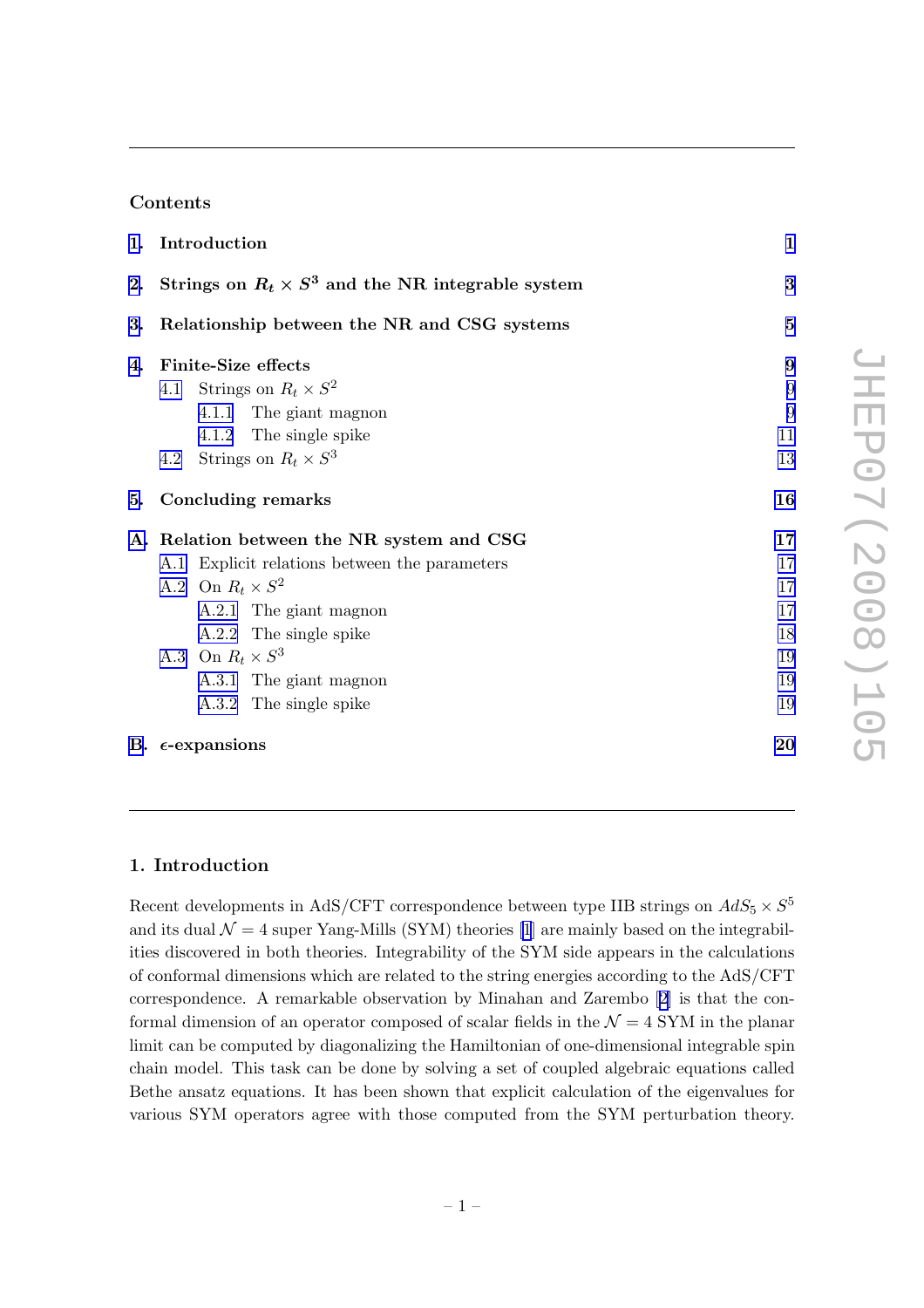This result has been further extended to the full  $PSU(2, 2|4)$  sector [\[3\]](#page-21-0) and the Bethe ansatz equations which are supposed to hold for all loops are conjectured [\[4](#page-21-0), [5\]](#page-21-0).

The string side of the correspondence is mostly studied at the classical level due to the lack of full quantization. The type IIB string theory on  $AdS_5 \times S^5$  is described by a nonlinear sigma model with  $PSU(2, 2|4)$  symmetry [\[6\]](#page-21-0). This sigma model has been shown to have an infinite number of local and nonlocal conserved currents [\[7\]](#page-21-0) and some of the conserved charges such as energy and angular momentum are computed explicitly from the classical integrability (see, for example, [\[8\]](#page-21-0) and the references therein). These results based on the classical integrability provide valuable information on the AdS/CFT duality in the domain of large t'Hooft coupling constant. A new direction to quantizing the string theory is to find exact S-matrix between the fundamental spectrum of the theory on the world sheet. It has been shown that the S-matrix along with the exact particle spectrum can be determined by the underlying symmetry and integrability in the theory[[9](#page-21-0), [10](#page-21-0)]. The overall scalar factor of the S-matrix, sometimes called as dressing phase, which can not be determined by the symmetry alone, has been computed exactly [[11,](#page-21-0) [12\]](#page-22-0) from the crossing relation[[13](#page-22-0)]. In this process, the explicit expression of the dressing phase in the classical limit, which was determined by the classical integrability, was essential[[14](#page-22-0)].

Various classical solutions play an important role in testing and understanding the correspondence.The classical giant magnon (GM) state [[15\]](#page-22-0) discovered in  $R_t \times S^2$  gives a strong support for the conjectured all-loop SU(2) spin chain and makes it possible to get a deep insight in the AdS/CFT duality. In addition, this solution is related to classical sine-Gordon (SG) model which provides a geometric understanding of the string in curved space. This is extended to the magnon bound state which corresponds to a string moving on  $R_t \times S^3$  $R_t \times S^3$  $R_t \times S^3$  and related to the complex sine-Gordon (CSG) model [[16](#page-22-0), [17\]](#page-22-0). Further extensions to  $R_t \times S^5$  have been also worked out [\[18](#page-22-0)-21]. Another interesting classical string solution is the spiky string which has been first found in the AdS space [\[22](#page-22-0)] and in the  $S^5$  [[23\]](#page-22-0). A particular case of these states is the single spike (SS) which describes a string which is wrapping infinitely around the equator with a spike in the middle. This has been investigated in a static gauge using the Nambu-Goto action in  $S^2$  and  $S^3$  by Ishizeki and Kruczenski [\[24\]](#page-22-0). In addition, they have shown that both the GM and the SS solutions on  $S<sup>2</sup>$  can be related to the classical SG equation. This is possible by reformulating the problem in a conformal gauge using the Polyakov action and assuming a particular ansatz for string coordinates which leads to the well-known one-dimensional integrable Neumann-Rosochatius (NR) system. This approach has been previously developed and applied to find classical solutions in [\[25, 26, 18\]](#page-22-0). The application of the NR system to the SS in  $S^3$ hasbeen worked out in [[27\]](#page-22-0). Also a semiclassical quantization of the SS has been recently studied in [\[28](#page-22-0)]

More recently the finite-size correction, or the Lüscher correction, is actively investigated as a new window for the AdS/CFT correspondence. The integrable spin chains based on the Bethe ansatz are showing several limitations such as the wrapping problem which occurs in dealing with a composite operator of a finite length in a strong t'Hooft coupling limit. It is quite important to compute the conformal dimensions of such operators and compare with the energies of the string states with all other quantum numbers finite. One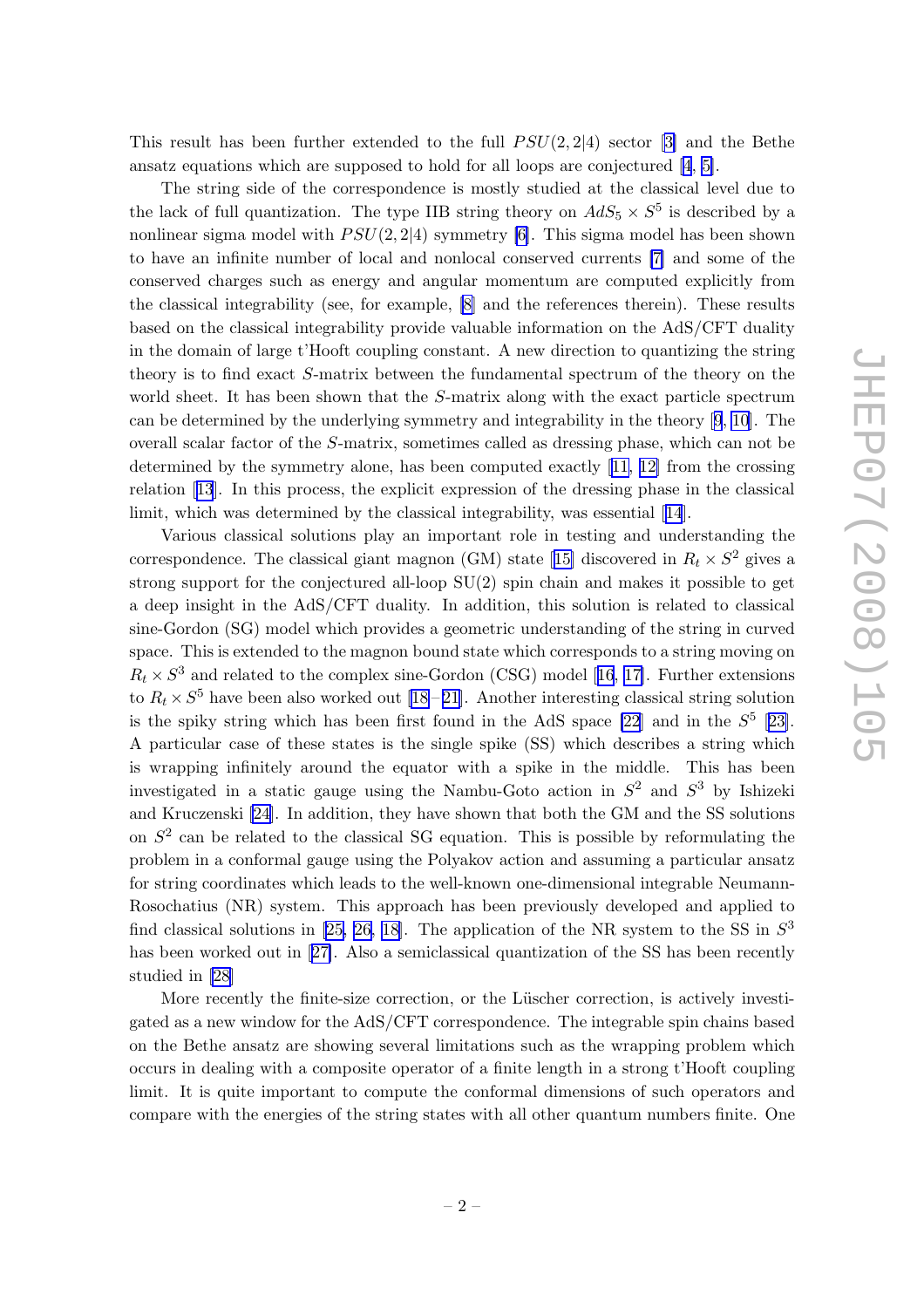<span id="page-3-0"></span>way of confirming the  $S$ -matrix is to derive the Lüscher correction from the  $S$ -matrix and compare with the classical string result. The finite-size effects for the GM have been computed from the S-matrix [\[29\]](#page-22-0) and are shown to be consistent with classical string results. Finite-size effects for the GM has been first found by solving the string sigma model in a uniform and conformal gauges [\[30](#page-22-0)] and, subsequently, many related results, such as gauge independence[[31](#page-22-0)], multi GM states [\[32](#page-23-0)] and quantization of finite-size GM [\[33](#page-23-0)], have been derived.<sup>1</sup> This result has been also related to explicit solutions of the SG equation in a finite-size space [\[34\]](#page-23-0).

In this article we compute the finite-size effects for the SS in both  $S^2$  and  $S^3$ . The finite-size SS solutions were related to the helical string solutions without analyzing the corrections to the energy-charge dispersion relations in [\[35\]](#page-23-0). While there are some conjectures for the quantum SS from the integrable spin chain models such as the Hubbard model[[24](#page-22-0)] or antiferromagnetic SO(6) spin chain model[[35](#page-23-0)], the S-matrix for the SS is known only in the classical limit[[36](#page-23-0)] and still not available at the full quantum level. This excludes the  $S$ -matrix approach for the Lüscher correction and leaves the classical analysis as a viable option.

The paper is organized as follows. In section 2 we introduce the classical string action on  $R_t \times R^3$  and the corresponding NR system. This system is shown to be equivalent to a particular case of the CSG equation in section 3. In section 4 we provide our main result on the finite-size effects of the SS on both  $R_t \times S^2$  and  $R_t \times S^3$ . We conclude the paper with some remarks in section 5 and with appendices containing the explicit relationship between the NR system and CSG for the GM and SS in infinite-size system and  $\epsilon$ -expansions for elliptic functions and relevant coefficients.

## 2. Strings on  $R_t \times S^3$  and the NR integrable system

Let us start with the Polyakov string action

$$
S^{P} = -\frac{T}{2} \int d^{2} \xi \sqrt{-\gamma} \gamma^{ab} G_{ab}, \qquad G_{ab} = g_{MN} \partial_{a} X^{M} \partial_{b} X^{N},
$$
  
\n
$$
\partial_{a} = \partial / \partial \xi^{a}, \qquad a, b = (0, 1), \qquad (\xi^{0}, \xi^{1}) = (\tau, \sigma), \qquad M, N = (0, 1, \dots, 9),
$$
\n(2.1)

and choose *conformal gauge*  $\gamma^{ab} = \eta^{ab} = diag(-1,1)$ , in which the Lagrangian and the Virasoro constraints take the form

$$
\mathcal{L}_s = \frac{T}{2} \left( G_{00} - G_{11} \right) \tag{2.2}
$$

$$
G_{00} + G_{11} = 0, \qquad G_{01} = 0. \tag{2.3}
$$

where  $T$  is the string tension.

We embed the string in  $R_t \times S^3$  subspace of  $AdS_5 \times S^5$  as follows

$$
Z_0 = Re^{it(\tau,\sigma)}, \quad W_j = R r_j(\tau,\sigma) e^{i\varphi_j(\tau,\sigma)}, \quad \sum_{j=1}^2 W_j \bar{W}_j = R^2,
$$

<sup>&</sup>lt;sup>1</sup>Some topics related to finite-size effects were also considered in [\[42](#page-23-0)].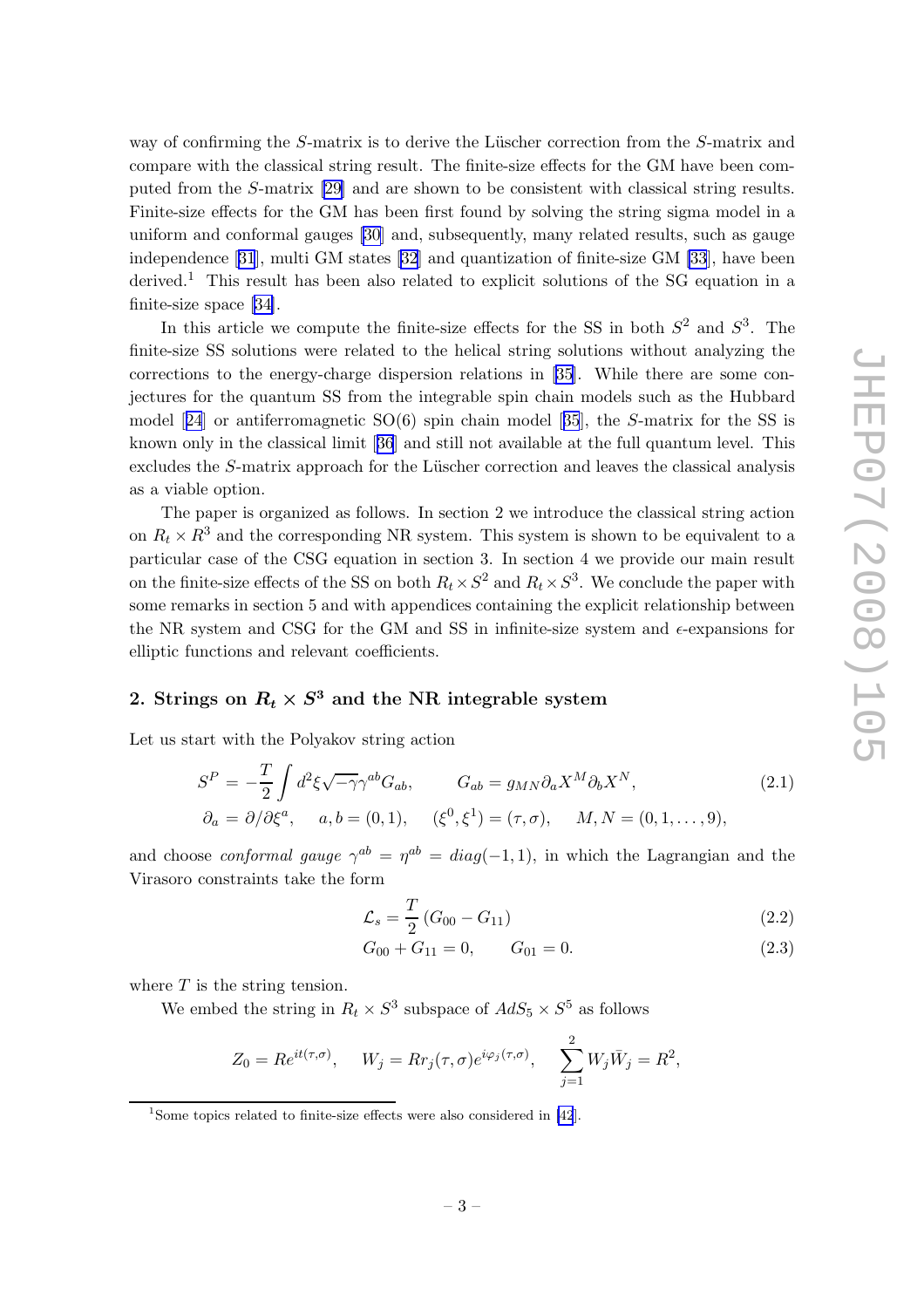<span id="page-4-0"></span>where R is the common radius of  $AdS_5$  and  $S^5$ , and t is the AdS time. For this embedding, the metric induced on the string worldsheet is given by

$$
G_{ab} = -\partial_{(a}Z_0\partial_{b)}\bar{Z}_0 + \sum_{j=1}^2 \partial_{(a}W_j\partial_{b)}\bar{W}_j = R^2 \left[ -\partial_a t \partial_b t + \sum_{j=1}^2 \left( \partial_a r_j \partial_b r_j + r_j^2 \partial_a \varphi_j \partial_b \varphi_j \right) \right].
$$

The corresponding string Lagrangian becomes

$$
\mathcal{L} = \mathcal{L}_s + \Lambda_s \left( \sum_{j=1}^2 r_j^2 - 1 \right),
$$

where  $\Lambda_s$  is a Lagrange multiplier. In the case at hand, the background metric does not depend on t and  $\varphi_j$ . Therefore, the conserved quantities are the string energy  $E_s$  and two angular momenta  $J_i$ , given by

$$
E_s = -\int d\sigma \frac{\partial \mathcal{L}_s}{\partial (\partial_0 t)}, \quad J_j = \int d\sigma \frac{\partial \mathcal{L}_s}{\partial (\partial_0 \varphi_j)}.
$$
 (2.4)

It is known that restricting ourselves to the case

$$
t(\tau,\sigma) = \kappa\tau, \qquad r_j(\tau,\sigma) = r_j(\xi), \quad \varphi_j(\tau,\sigma) = \omega_j\tau + f_j(\xi), \qquad (2.5)
$$

$$
\xi = \alpha\sigma + \beta\tau, \quad \kappa, \omega_j, \alpha, \beta = constants,
$$

reduces the problem to solving the NR integrable system [\[18](#page-22-0)]. For the case under consideration, the NR Lagrangian reads (prime is used for  $d/d\xi$ )

$$
L_{NR} = (\alpha^2 - \beta^2) \sum_{j=1}^2 \left[ r_j'^2 - \frac{1}{(\alpha^2 - \beta^2)^2} \left( \frac{C_j^2}{r_j^2} + \alpha^2 \omega_j^2 r_j^2 \right) \right] + \Lambda_s \left( \sum_{j=1}^2 r_j^2 - 1 \right), \quad (2.6)
$$

where the parameters  $C_j$  are integration constants after single time integration of the equations of motion for  $f_j(\xi)$ :

$$
f_j' = \frac{1}{\alpha^2 - \beta^2} \left( \frac{C_j}{r_j^2} + \beta \omega_j \right). \tag{2.7}
$$

The constraints [\(2.3](#page-3-0)) give the conserved Hamiltonian  $H_{NR}$  and a relation between the embedding parameters and the arbitrary constants  $C_i$ :

$$
H_{NR} = (\alpha^2 - \beta^2) \sum_{j=1}^2 \left[ r_j'^2 + \frac{1}{(\alpha^2 - \beta^2)^2} \left( \frac{C_j^2}{r_j^2} + \alpha^2 \omega_j^2 r_j^2 \right) \right] = \frac{\alpha^2 + \beta^2}{\alpha^2 - \beta^2} \kappa^2, \quad (2.8)
$$

$$
\sum_{j=1}^{2} C_j \omega_j + \beta \kappa^2 = 0.
$$
\n(2.9)

For closed strings,  $r_j$  and  $f_j$  satisfy the following periodicity conditions

$$
r_j(\xi + 2\pi\alpha) = r_j(\xi), \quad f_j(\xi + 2\pi\alpha) = f_j(\xi) + 2\pi n_\alpha,
$$
\n(2.10)

$$
-4-
$$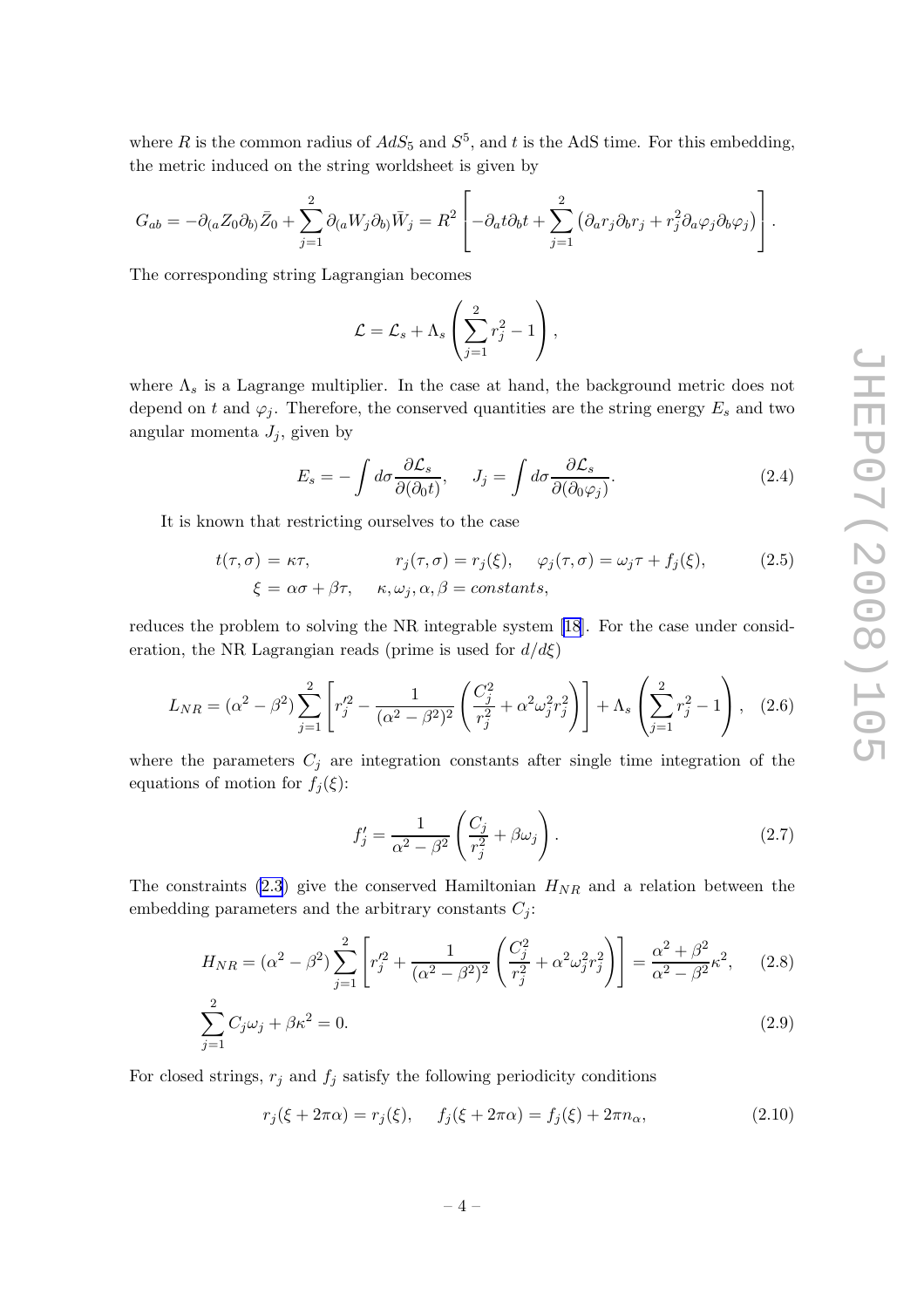<span id="page-5-0"></span>where  $n_{\alpha}$  are integer winding numbers. On the ansatz ([2.5](#page-4-0)),  $E_s$  and  $J_j$  introduced in ([2.4](#page-4-0)) take the form

$$
E_s = \frac{\sqrt{\lambda}}{2\pi} \frac{\kappa}{\alpha} \int d\xi, \quad J_j = \frac{\sqrt{\lambda}}{2\pi} \frac{1}{\alpha^2 - \beta^2} \int d\xi \left(\frac{\beta}{\alpha} C_j + \alpha \omega_j r_j^2\right), \tag{2.11}
$$

where we have used that the string tension and the 't Hooft coupling constant  $\lambda$  are related by  $TR^2 = \frac{\sqrt{\lambda}}{2\pi}$  $\frac{\sqrt{\lambda}}{2\pi}$ .

In order to identically satisfy the embedding condition

$$
\sum_{j=1}^{2} r_j^2 - 1 = 0,
$$

we introduce a new variable  $\theta(\xi)$  by

$$
r_1(\xi) = \sin \theta(\xi), \quad r_2(\xi) = \cos \theta(\xi).
$$
 (2.12)

Then, eq. [\(2.8](#page-4-0)) leads to

$$
\theta'(\xi) = \pm \frac{1}{\alpha^2 - \beta^2} \left[ (\alpha^2 + \beta^2) \kappa^2 - \frac{C_1^2}{\sin^2 \theta} - \frac{C_2^2}{\cos^2 \theta} - \alpha^2 \left( \omega_1^2 \sin^2 \theta + \omega_2^2 \cos^2 \theta \right) \right]^{1/2} (2.13)
$$
  

$$
\equiv \pm \frac{1}{\alpha^2 - \beta^2} \Theta(\theta),
$$

which can be integrated to give

$$
\xi(\theta) = \pm(\alpha^2 - \beta^2) \int \frac{d\theta}{\Theta(\theta)}.\tag{2.14}
$$

From eqs.  $(2.7)$  $(2.7)$  and  $(2.12)$ , we can obtain

$$
f_1 = \frac{\beta \omega_1 \xi}{\alpha^2 - \beta^2} \pm C_1 \int \frac{d\theta}{\sin^2 \theta \Theta(\theta)},
$$
\n(2.15)

$$
f_2 = \frac{\beta \omega_2 \xi}{\alpha^2 - \beta^2} \pm C_2 \int \frac{d\theta}{\cos^2 \theta \Theta(\theta)}.
$$
 (2.16)

Let us also point out that the solutions for  $\xi(\theta)$  and  $f_j$  must satisfy the conditions ([2.9](#page-4-0)) and ([2.10\)](#page-4-0). All these solve formally the NR system for the present case.

As far as we are searching for real solutions, the expressions under the square roots in (2.13) must be positive, which put restrictions on the possible values of the parameters. Of course, this condition arises from the requirement that the NR Hamiltonian ([2.8\)](#page-4-0) should be positive.

#### 3. Relationship between the NR and CSG systems

Due to Pohlmeyer [\[37\]](#page-23-0), we know that the string dynamics on  $R_t \times S^3$  can be described by the CSG equation. In this section, we derive the relation between the solutions of the two integrable systems.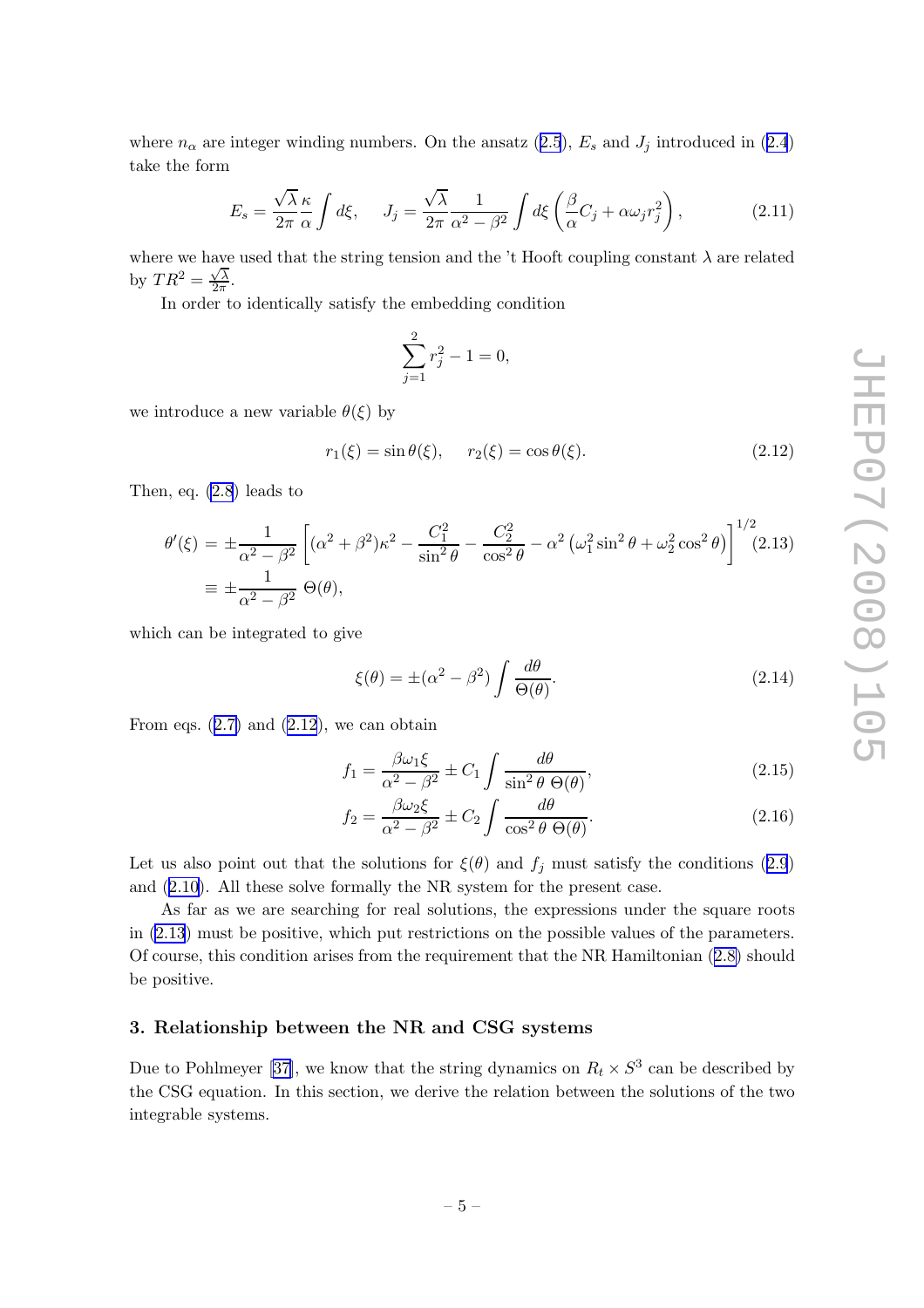<span id="page-6-0"></span>The CSG system is defined by the Lagrangian

$$
\mathcal{L}(\psi) = \frac{\eta^{ab} \partial_a \bar{\psi} \partial_b \psi}{1 - \bar{\psi} \psi} + M^2 \bar{\psi} \psi
$$

which give the equation of motion

$$
\partial_a \partial^a \psi + \bar{\psi} \frac{\partial_a \psi \partial^a \psi}{1 - \bar{\psi} \psi} - M^2 (1 - \bar{\psi} \psi) \psi = 0.
$$

If we represent  $\psi$  in the form

$$
\psi = \sin(\phi/2) \exp(i\chi/2),
$$

the Lagrangian can be expressed as

$$
\mathcal{L}(\phi, \chi) = \frac{1}{4} \left[ \partial_a \phi \partial^a \phi + \tan^2(\phi/2) \partial_a \chi \partial^a \chi + (2M)^2 \sin^2(\phi/2) \right],
$$

along with the equations of motion

$$
\partial_a \partial^a \phi - \frac{1}{2} \frac{\sin(\phi/2)}{\cos^3(\phi/2)} \partial_a \chi \partial^a \chi - M^2 \sin \phi = 0, \tag{3.1}
$$

$$
\partial_a \partial^a \chi + \frac{2}{\sin \phi} \partial_a \phi \partial^a \chi = 0. \tag{3.2}
$$

The SG system corresponds to a particular case of  $\chi = 0$ .

To relate the NR system with the CSG integrable system, we consider the case

$$
\phi = \phi(\xi), \quad \chi = A\sigma + B\tau + \tilde{\chi}(\xi),
$$

where  $\phi$  and  $\tilde{\chi}$  depend on only one variable  $\xi = \alpha \sigma + \beta \tau$  in the same way as in our NR ansatz  $(2.5)$  $(2.5)$  $(2.5)$ . Then the equations of motion  $(3.1)$ ,  $(3.2)$  reduce to

$$
\phi'' - \frac{1}{2} \frac{\sin(\phi/2)}{\cos^3(\phi/2)} \left[ \tilde{\chi}'^2 + 2 \frac{A\alpha - B\beta}{\alpha^2 - \beta^2} \tilde{\chi}' + \frac{A^2 - B^2}{\alpha^2 - \beta^2} \right] - \frac{M^2 \sin \phi}{\alpha^2 - \beta^2} = 0,
$$
 (3.3)

$$
\tilde{\chi}'' + \frac{2\phi'}{\sin\phi} \left( \tilde{\chi}' + \frac{A\alpha - B\beta}{\alpha^2 - \beta^2} \right) = 0. \tag{3.4}
$$

We further restrict ourselves to the case of  $A\alpha = B\beta$ . A trivial solution of eq. (3.4) is  $\tilde{\chi} = constant$ , which corresponds to the solutions of the CSG equations considered in [\[17,](#page-22-0) [38](#page-23-0)] for a GM string on  $R_t \times S^3$ . More nontrivial solution of (3.4) is

$$
\tilde{\chi} = C_{\chi} \int \frac{d\xi}{\tan^2(\phi/2)}.
$$
\n(3.5)

The replacement of the above into (3.3) gives

$$
\phi'' = \frac{M^2 \sin \phi}{\alpha^2 - \beta^2} + \frac{1}{2} \left[ C_{\chi}^2 \frac{\cos(\phi/2)}{\sin^3(\phi/2)} - \frac{A^2}{\beta^2} \frac{\sin(\phi/2)}{\cos^3(\phi/2)} \right].
$$
 (3.6)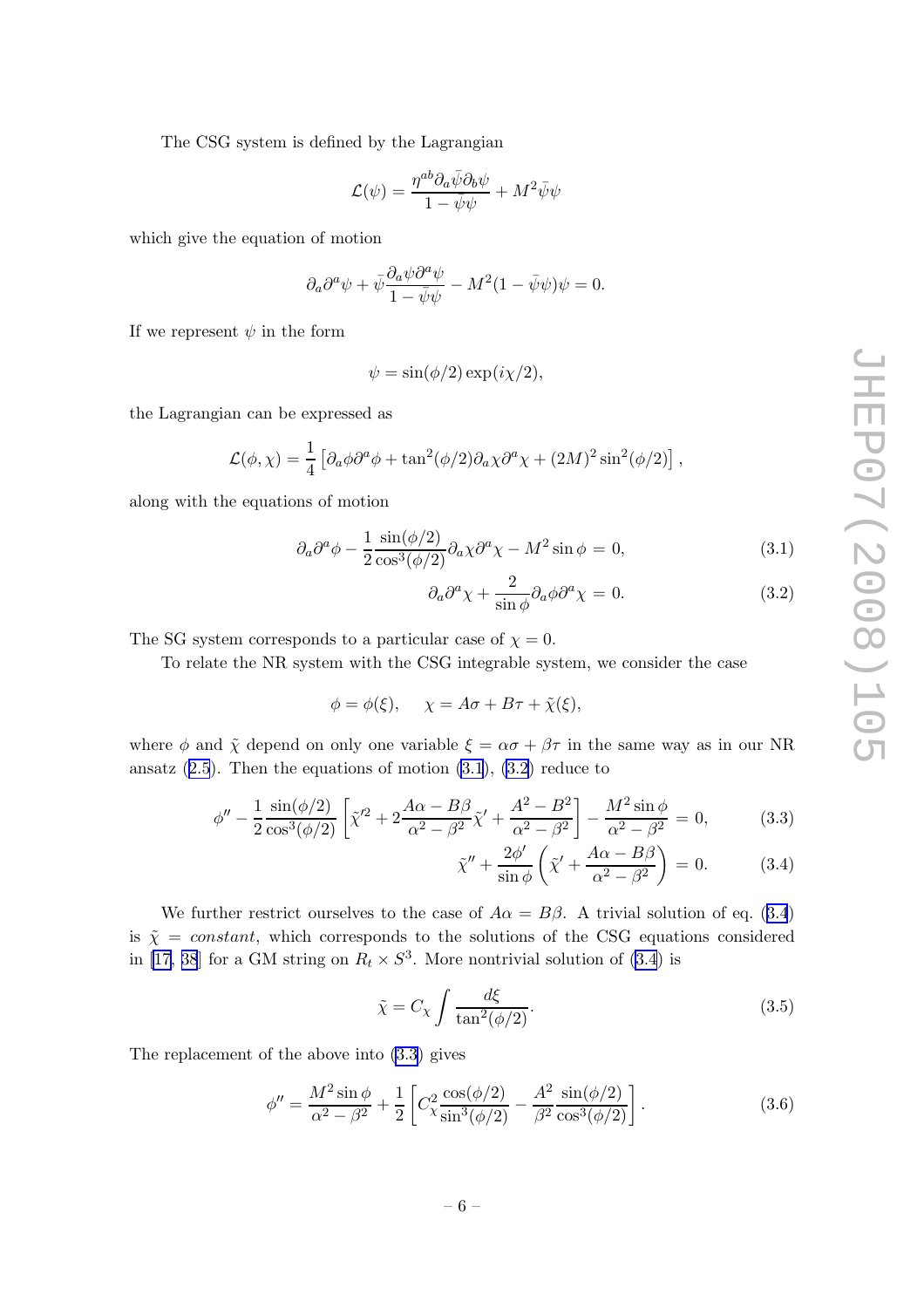<span id="page-7-0"></span>Integrating once, we obtain

$$
\phi' = \pm \left[ \left( C_{\phi} - \frac{2M^2}{\alpha^2 - \beta^2} \right) + \frac{4M^2}{\alpha^2 - \beta^2} \sin^2(\phi/2) - \frac{A^2/\beta^2}{1 - \sin^2(\phi/2)} - \frac{C_{\chi}^2}{\sin^2(\phi/2)} \right]^{1/2} (3.7)
$$
  
\n
$$
\equiv \pm \Phi(\phi),
$$

from which we get

$$
\xi(\phi) = \pm \int \frac{d\phi}{\Phi(\phi)}, \qquad \chi(\phi) = \frac{A}{\beta} (\beta \sigma + \alpha \tau) \pm C_{\chi} \int \frac{d\phi}{\tan^2(\phi/2)\Phi(\phi)}.
$$

All these solve the CSG system for the considered particular case. It is clear from (3.7) that the expression inside the square root must be positive.

Now we are ready to establish a correspondence between the NR and CSG integrable systems described above. To this end, we make the following identification

$$
\sin^2(\phi/2) \equiv \frac{\sqrt{-G}}{K^2} \tag{3.8}
$$

where G is the determinant of the induced metric  $G_{ab}$  computed on the constraints ([2.3](#page-3-0)) and  $K^2$  is a parameter which will be fixed later.<sup>2</sup> For our NR system,  $\sqrt{-G}$  is given by

$$
\sqrt{-G} = \frac{R^2 \alpha^2}{\alpha^2 - \beta^2} \left[ (\kappa^2 - \omega_1^2) + (\omega_1^2 - \omega_2^2) \cos^2 \theta \right].
$$
 (3.9)

We want the field  $\phi$ , defined in (3.8) through NR quantities, to *identically* satisfy (3.7) derived from the CSG equations. This imposes relations between the parameters involved, which are given in appendix A. In this way, we mapped all string solutions on  $R_t \times S^3$ (in particular on  $R_t \times S^2$ ) described by the NR integrable system onto solutions of the CSG (in particular SG) equations. From [\(A.1\)](#page-17-0) one can see that the parameters A and  $C_{\chi}$  are nonzero in general on  $R_t \times S^2$  where  $\omega_2 = C_2 = 0$ . This means that there exist string solutions on  $R_t \times S^2$  which correspond to solutions of the CSG system. Only when  $M^2 = \kappa^2$ , all string solutions on  $R_t \times S^2$  are represented by solutions of the SG equation.

For the GM and SS solutions, which we are interested in, the relations between the NR and CSG parameters simplify a lot. Let us write them explicitly. The GM solutions correspond to  $C_2 = 0$ ,  $\kappa^2 = \omega_1^2$ . This leads to

$$
C_{\phi} = \frac{2}{\alpha^2 - \beta^2} \left[ 3M^2 - 2\left(\omega_1^2 - \frac{\omega_2^2}{1 - \beta^2/\alpha^2}\right) \right], \quad K^2 = R^2 M^2,
$$
\n
$$
A^2 = \frac{4}{\alpha^2/\beta^2 - 1} \left( M^2 - \omega_1^2 + \frac{\omega_2^2}{1 - \beta^2/\alpha^2} \right), \qquad C_{\chi} = 0.
$$
\n(3.10)

Therefore, for all GM strings the field  $\chi$  is linear function at most. Since  $A = C_{\chi} = 0$ implies  $\chi = 0$ , it follows from here that there exist GM string solutions on  $R_t \times S^3$ , which are mapped not on CSG solutions but on SG solutions instead. This happens exactly when

$$
M^{2} = \omega_{1}^{2} - \frac{\omega_{2}^{2}}{1 - \beta^{2}/\alpha^{2}}.
$$

<sup>&</sup>lt;sup>2</sup>For  $K^2 = \kappa^2$ , this definition of the angle  $\phi$  coincides with the one used in [\[17](#page-22-0)], which is based on the Pohlmeyer's reduction procedure [\[37](#page-23-0)].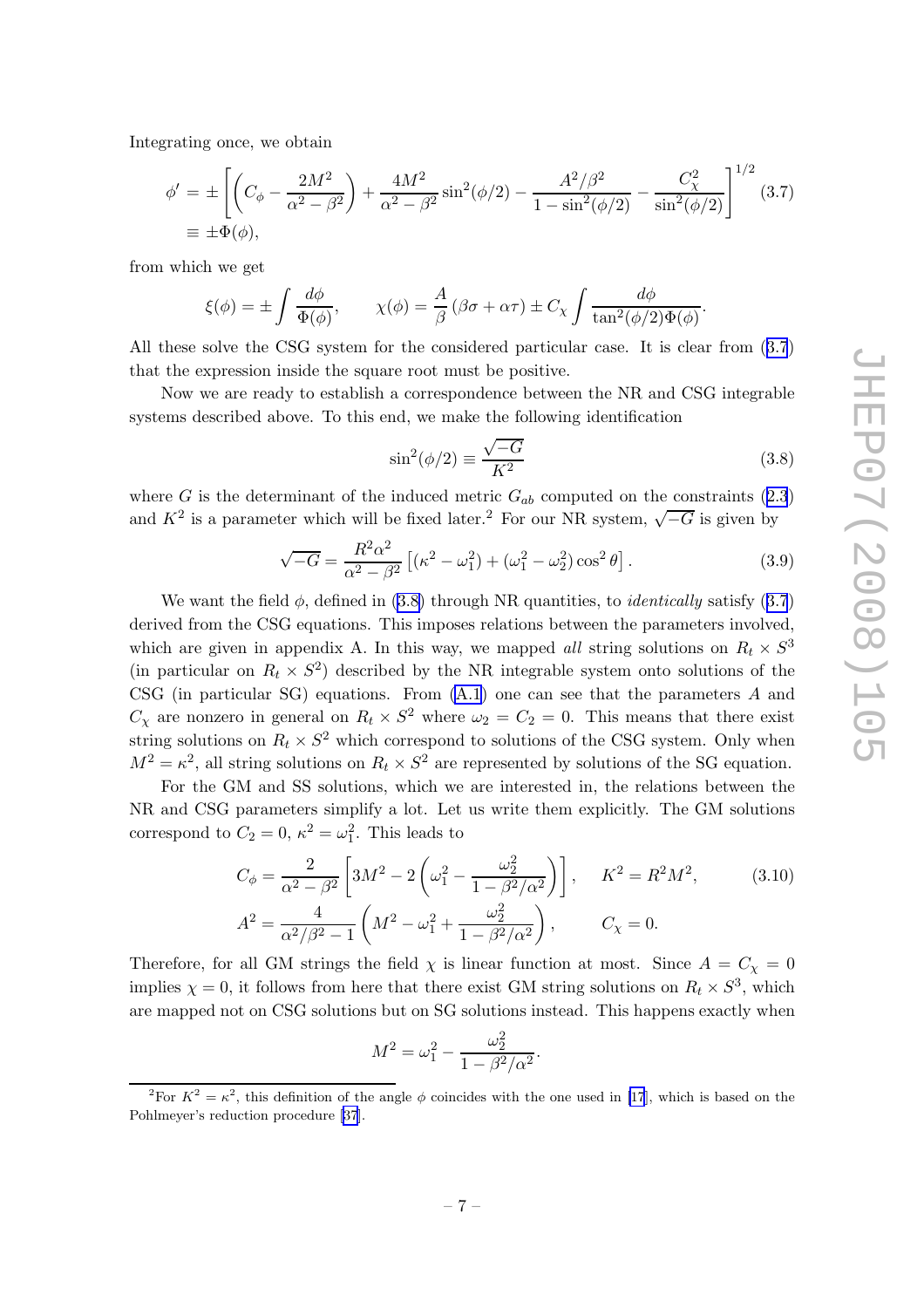<span id="page-8-0"></span>In that case the nonzero parameters are

$$
K^{2} = R^{2} \left( \omega_{1}^{2} - \frac{\omega_{2}^{2}}{1 - \beta^{2}/\alpha^{2}} \right), \quad C_{\phi} = \frac{2}{\alpha^{2} - \beta^{2}} \left( \omega_{1}^{2} - \frac{\omega_{2}^{2}}{1 - \beta^{2}/\alpha^{2}} \right),
$$

and the corresponding solution of the SG equation can be found from [\(3.7](#page-7-0)) to be

$$
\sin(\phi/2) = \frac{1}{\cosh\left[\sqrt{\frac{\omega_1^2 - \omega_2^2/(1-\beta^2/\alpha^2)}{1-\beta^2/\alpha^2}}\left(\sigma + \frac{\beta}{\alpha}\tau\right) - \eta_0\right]}, \quad \eta_0 = const.
$$
 (3.11)

Replacing  $(3.11)$  in  $(3.8)$  $(3.8)$ ,  $(3.9)$  $(3.9)$ , one obtains the GM solution  $(A.4)$  $(A.4)$  $(A.4)$  as it should be. For the SS solutions  $C_2 = 0$ ,  $\kappa^2 = \omega_1^2 \alpha^2 / \beta^2$ . This results in

$$
C_{\phi} = \frac{2}{\beta^2 - \alpha^2} \left[ 2 \left( 2\omega_1^2 \alpha^2 / \beta^2 + \frac{\omega_2^2}{\beta^2 / \alpha^2 - 1} \right) - 3M^2 \right],
$$
  
\n
$$
A^2 = \frac{4}{M^4 (1 - \alpha^2 / \beta^2)} \left( \omega_1^2 \alpha^2 / \beta^2 - M^2 \right)^2 \left( \frac{\omega_2^2}{\beta^2 / \alpha^2 - 1} - M^2 \right),
$$
  
\n
$$
C_{\chi} = \frac{2\omega_1^2 \omega_2 \alpha^3}{M^2 (\beta^2 - \alpha^2) \beta^2}, \quad K^2 = R^2 M^2.
$$
\n(3.12)

We want to point out that  $C_{\chi}$  is always nonzero on  $S^3$  contrary to the GM case, which makes  $\chi$  also non-vanishing. To our knowledge, the CSG solutions corresponding to the SS on  $R_t \times S^3$  are not given in the literature. To study this problem, we will consider the case when  $A = 0$ . A can be zero when

$$
M^{2} = \kappa^{2} = \omega_{1}^{2} \alpha^{2} / \beta^{2} \quad \text{or} \quad M^{2} = \frac{\omega_{2}^{2}}{\beta^{2} / \alpha^{2} - 1}, \tag{3.13}
$$

As is seen from  $(3.13)$ , we have two options, and we restrict ourselves to the first one.<sup>3</sup> Replacing  $M^2 = \omega_1^2 \alpha^2/\beta^2$  in (3.12) and using the resulting expressions for  $C_\phi$  and  $C_\chi$ in [\(3.7](#page-7-0)), one obtains the simplified equation

$$
\phi'^2 = \frac{4}{\beta^2 - \alpha^2} \left[ \omega_1^2 \frac{\alpha^2}{\beta^2} \cos^2(\phi/2) - \frac{\omega_2^2}{\beta^2/\alpha^2 - 1} \cot^2(\phi/2) \right]
$$

with solution

$$
\sin^2(\phi/2) = \tanh^2(C\xi) + \frac{\omega_2^2}{\omega_1^2 (1 - \alpha^2/\beta^2) \cosh^2(C\xi)},
$$
\n(3.14)

where

$$
C = \frac{\alpha \omega_1 \sqrt{1 - \alpha^2/\beta^2 - \omega_2^2/\omega_1^2}}{\beta^2 (1 - \alpha^2/\beta^2)}.
$$

This agrees with eqs.  $(3.8)$  $(3.8)$  $(3.8)$  and  $(3.9)$  $(3.9)$ . By inserting  $(3.14)$  into  $(3.5)$  one can find

$$
\chi = \tilde{\chi} = 2 \arctan \left[ \frac{\omega_1}{\omega_2} \sqrt{1 - \alpha^2/\beta^2 - \omega_2^2/\omega_1^2} \tanh\left(C\xi\right) \right].
$$

<sup>3</sup> It turns out that the second option does not allow real solutions.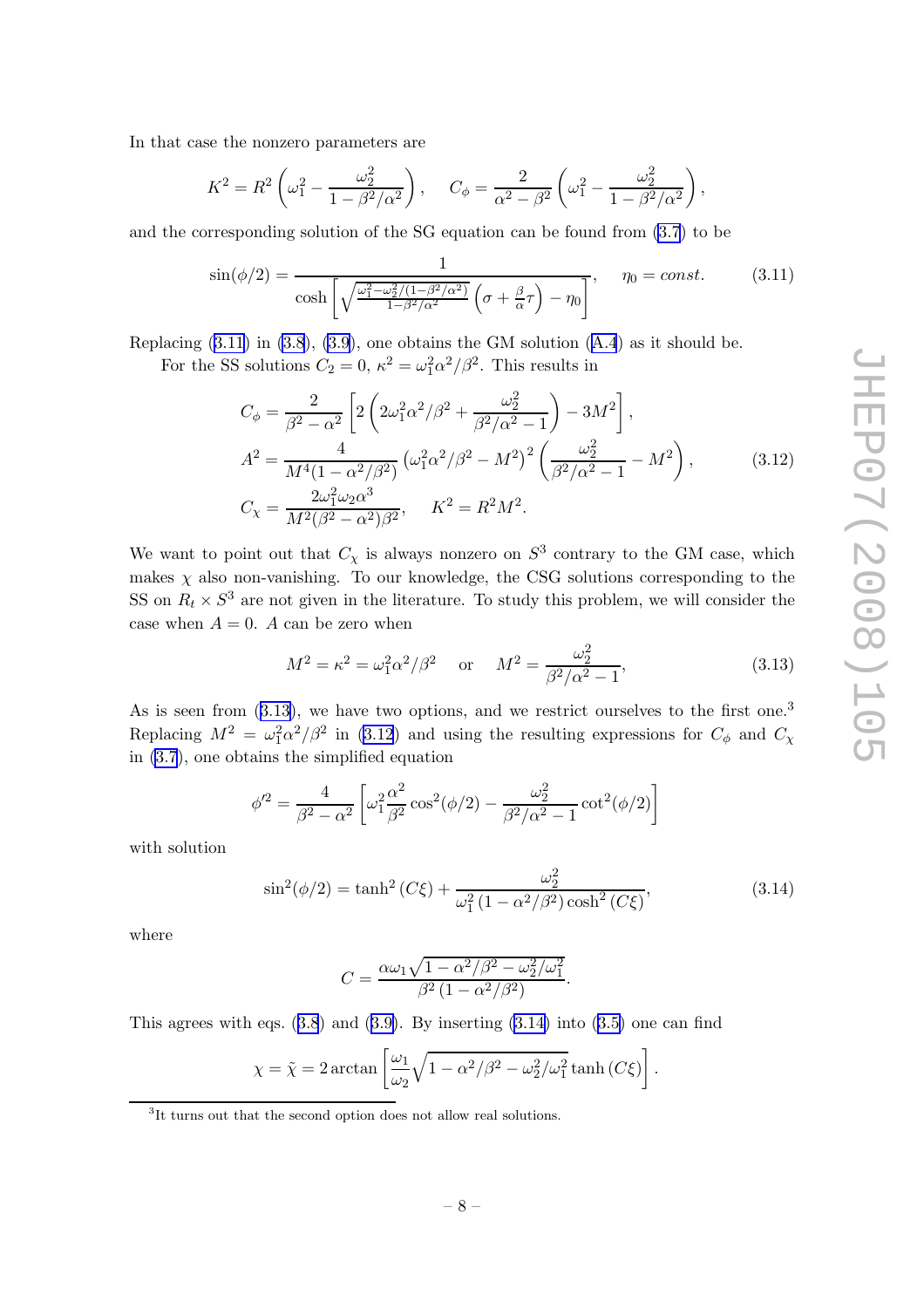<span id="page-9-0"></span>Hence, the CSG field  $\psi$  for the case at hand is given by

$$
\psi = \sqrt{\tanh^2\left(C\xi\right) + \frac{\omega_2^2}{\omega_1^2\left(1 - \alpha^2/\beta^2\right)\cosh^2\left(C\xi\right)}}
$$
\n
$$
\times \exp\left\{i\arctan\left[\frac{\omega_1}{\omega_2}\sqrt{1 - \alpha^2/\beta^2 - \omega_2^2/\omega_1^2}\tanh\left(C\xi\right)\right]\right\}.
$$
\n(3.15)

Here we have set the integration constants  $\phi_0$ ,  $\chi_0$  equal to zero. Several examples, which illustrate the established NR - CSG correspondence, are considered in the appendix A.

#### 4. Finite-Size effects

In this section, we will obtain finite-size string solutions, their images in the (complex) sine-Gordon system, and the leading corrections to the SS " $E - \Delta \varphi$ " relation: first for the  $R_t \times S^2$  case, then for the SS string with two angular momenta.

## 4.1 Strings on  $R_t \times S^2$

Here we present the solutions of eq. [\(A.3\)](#page-17-0), when

$$
0 < \frac{\kappa^2}{\omega_1^2} < 1, \quad 0 < \frac{\beta^2 \kappa^2}{\alpha^2 \omega_1^2} < 1
$$

for the two possibilities:  $\alpha^2 > \beta^2$  and  $\alpha^2 < \beta^2$ . The first case reduces to the GM string in the limit  $\kappa^2 = \omega_1^2$ , while the second one corresponds to the SS solution in  $\alpha^2 \omega_1^2 = \beta^2 \kappa^2$ limit.

#### 4.1.1 The giant magnon

For  $\alpha^2 > \beta^2$  the solution of eq. [\(A.3\)](#page-17-0) is given by

$$
\cos \theta = \frac{\cos \theta_{\min}}{dn \left(C(\xi - \xi_0)|m\right)}, \quad \cos \theta_{\min} \equiv \sqrt{1 - \kappa^2/\omega_1^2},
$$
\n
$$
C = \mp \frac{\omega_1 \sqrt{1 - \beta^2 \kappa^2/\alpha^2 \omega_1^2}}{\alpha(1 - \beta^2/\alpha^2)}, \qquad m \equiv \frac{\kappa^2 (1 - \beta^2/\alpha^2)}{\omega_1^2 (1 - \beta^2 \kappa^2/\alpha^2 \omega_1^2)},
$$
\n(4.1)

where  $dn(u|m)$  is one of the elliptic functions and  $\xi_0$  is an integration constant. The modulus $m$  is positive. By using the relation [[40](#page-23-0)]

$$
dn(u + \mathbf{K}(m)|m) = \frac{\sqrt{1-m}}{dn(u|m)},
$$

and after choosing  $C\xi_0 = \mathbf{K}$ , the above solution can be rewritten as

$$
\cos \theta = \cos \theta_{\text{max}} dn (C\xi|m), \quad \cos \theta_{\text{max}} \equiv \sqrt{1 - \beta^2 \kappa^2 / \alpha^2 \omega_1^2}.
$$
 (4.2)

In this form, (4.2) corresponds to the Arutyunov-Frolov-Zamaklar solution[[30\]](#page-22-0) (see also [\[31,](#page-22-0) [34](#page-23-0)]).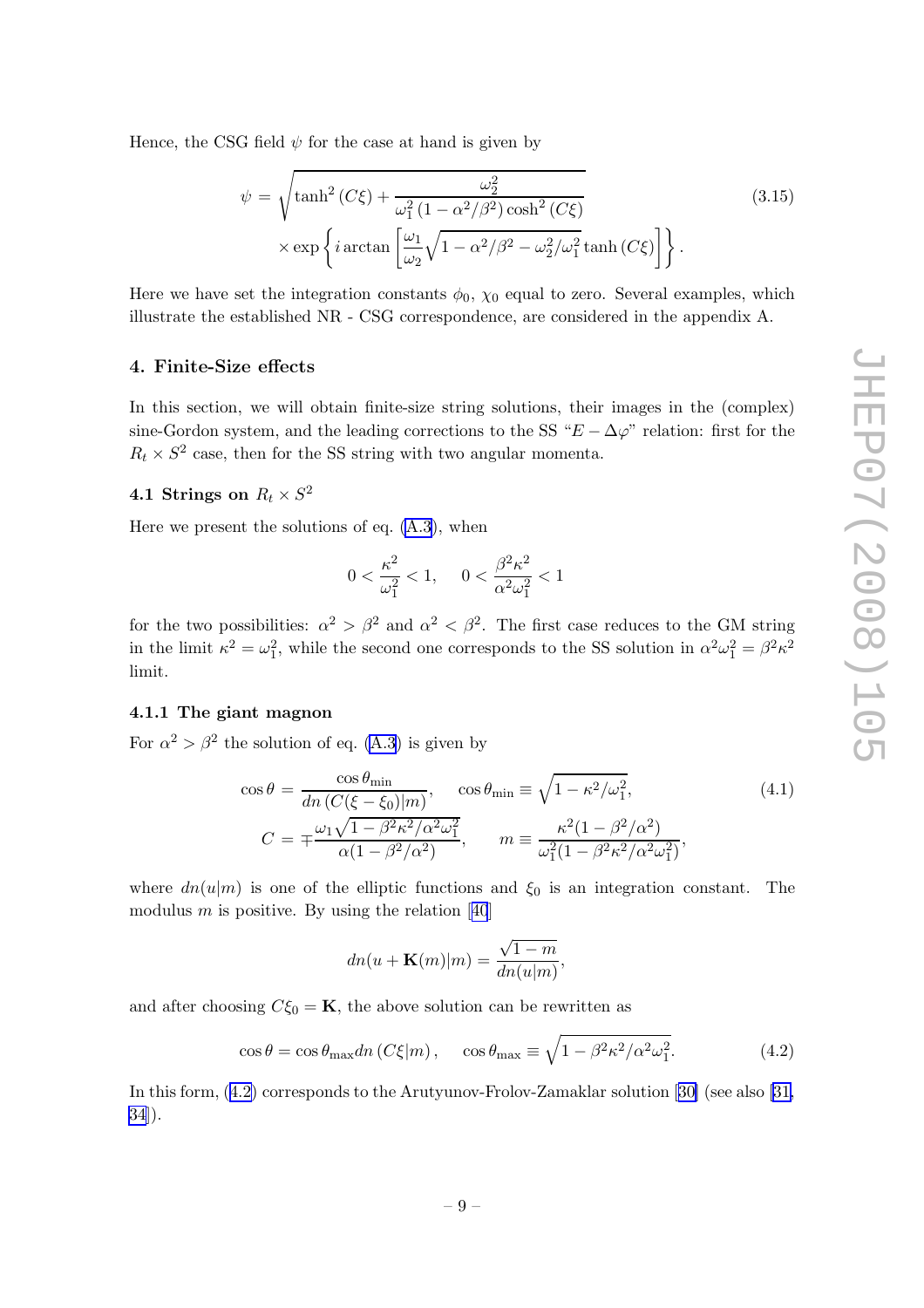Inserting  $(4.1)$  $(4.1)$  into  $(2.15)$  $(2.15)$  $(2.15)$ , one can find  $[39]$ 

$$
f_1 = \frac{\beta(\omega_1^2 - \kappa^2)}{\omega_1(\alpha^2 - \beta^2)} \left[ \xi + \frac{\sqrt{\alpha^2 - \beta^2}}{\omega_1^2} \Pi \left( am(C\xi - \mathbf{K}), -\frac{m}{\kappa^2} \middle| m \right) \right],
$$

where Π is the elliptic integral of third kind. Hence, the string solution is given by

$$
W_1 = R\sqrt{1 - \left(1 - \beta^2 \kappa^2 / \alpha^2 \omega_1^2\right) dn^2 \left(C\xi|m\right)}
$$
  
\n
$$
\times \exp\left\{\frac{i\omega_1}{1 - \beta^2 / \alpha^2} \left[ (1 - \beta^2 \kappa^2 / \alpha^2 \omega_1^2) \tau + (1 - \kappa^2 / \omega_1^2) \frac{\beta}{\alpha} \sigma \right] + \frac{i\beta(1 - \kappa^2 / \omega_1^2)}{\alpha \omega_1 \sqrt{1 - \beta^2 / \alpha^2}} \Pi\left(am(C\xi - \mathbf{K}), -\frac{m}{\kappa^2} |m\right) \right\},
$$
  
\n
$$
W_2 = R\sqrt{1 - \beta^2 \kappa^2 / \alpha^2 \omega_1^2} dn\left(C\xi|m\right), \qquad Z_0 = R \exp(i\kappa\tau).
$$
\n(4.3)

Now, let us see which solution of the SG equation is the image of (4.3). From eqs. ([3.8](#page-7-0)) and ([3.9\)](#page-7-0), we have

$$
\sin^2(\phi/2) = \frac{\kappa^2 (1 - \kappa^2/\omega_1^2) \, sn^2 \left( C \xi - \mathbf{K} | m \right)}{M^2 \left( 1 - \beta^2 \kappa^2 / \alpha^2 \omega_1^2 \right) dn^2 \left( C \xi - \mathbf{K} | m \right)}.
$$
\n(4.4)

.

This solution of the CSG system reduces to that of the SG equation for  $M^2 = \kappa^2$ . On the other hand, eq. ([3.7](#page-7-0)) with  $M^2 = \kappa^2$  gives

$$
\sin^2(\phi/2) = sn^2 \left( \pm \frac{\kappa \sqrt{\omega_1^2/\kappa^2 - 1}}{\alpha (1 - \beta^2/\alpha^2)} (\xi - \xi_0) \right) - \frac{1 - \beta^2/\alpha^2}{\omega_1^2/\kappa^2 - 1} \right)
$$

One can see that the two results match if  $M^2 = \kappa^2$  and  $C \xi_0 = \mathbf{K}$  from an identity [\[40\]](#page-23-0)

$$
sn (u|-m) = \frac{1}{\sqrt{1+m}} \frac{sn (u\sqrt{1+m}|m(1+m)^{-1})}{dn (u\sqrt{1+m}|m(1+m)^{-1})}.
$$

In order to find the energy-charge relation for this string configuration, we need first to compute the conserved quantities. In accordance with ([2.11\)](#page-5-0), we have

$$
\mathcal{E}_{s} \equiv \frac{2\pi}{\sqrt{\lambda}} E_{s} = -2\frac{\kappa}{\alpha} \int_{\theta_{\min}}^{\theta_{\max}} \frac{d\theta}{\theta'} = 2\frac{\kappa(1-\beta^{2}/\alpha^{2})}{\omega_{1}\sqrt{1-\beta^{2}\kappa^{2}/\alpha^{2}\omega_{1}^{2}}} \mathbf{K}(m),
$$
  

$$
\mathcal{J} \equiv \frac{2\pi}{\sqrt{\lambda}} J_{1} = 2\frac{\alpha\omega_{1}}{\alpha^{2}-\beta^{2}} \int_{\theta_{\min}}^{\theta_{\max}} \frac{d\theta}{\theta'} \left(\sin^{2}\theta - \frac{\beta^{2}\kappa^{2}}{\alpha^{2}\omega_{1}^{2}}\right) = 2\sqrt{1-\beta^{2}\kappa^{2}/\alpha^{2}\omega_{1}^{2}} \left[\mathbf{K}(m) - \mathbf{E}(m)\right],
$$

which leads to

$$
\mathcal{E}_s - \mathcal{J} = 2\sqrt{1 - \beta^2 \kappa^2/\alpha^2 \omega_1} \left[ \mathbf{E}(m) - (1 - \kappa/\omega_1) \frac{1 + \beta^2 \kappa/\alpha^2 \omega_1}{1 - \beta^2 \kappa^2/\alpha^2 \omega_1^2} \mathbf{K}(m) \right].
$$

The worldsheet momentum can be expressed as

$$
p = 2 \int_{\theta_{\min}}^{\theta_{\max}} \frac{d\theta}{\theta'} f_1' = -2 \frac{\beta/\alpha}{\sqrt{1 - \beta^2 \kappa^2/\alpha^2 \omega_1^2}} \left[ \frac{\alpha^2}{\beta^2} \Pi \left( 1 - \frac{\alpha^2}{\beta^2} \middle| m \right) - \mathbf{K}(m) \right].
$$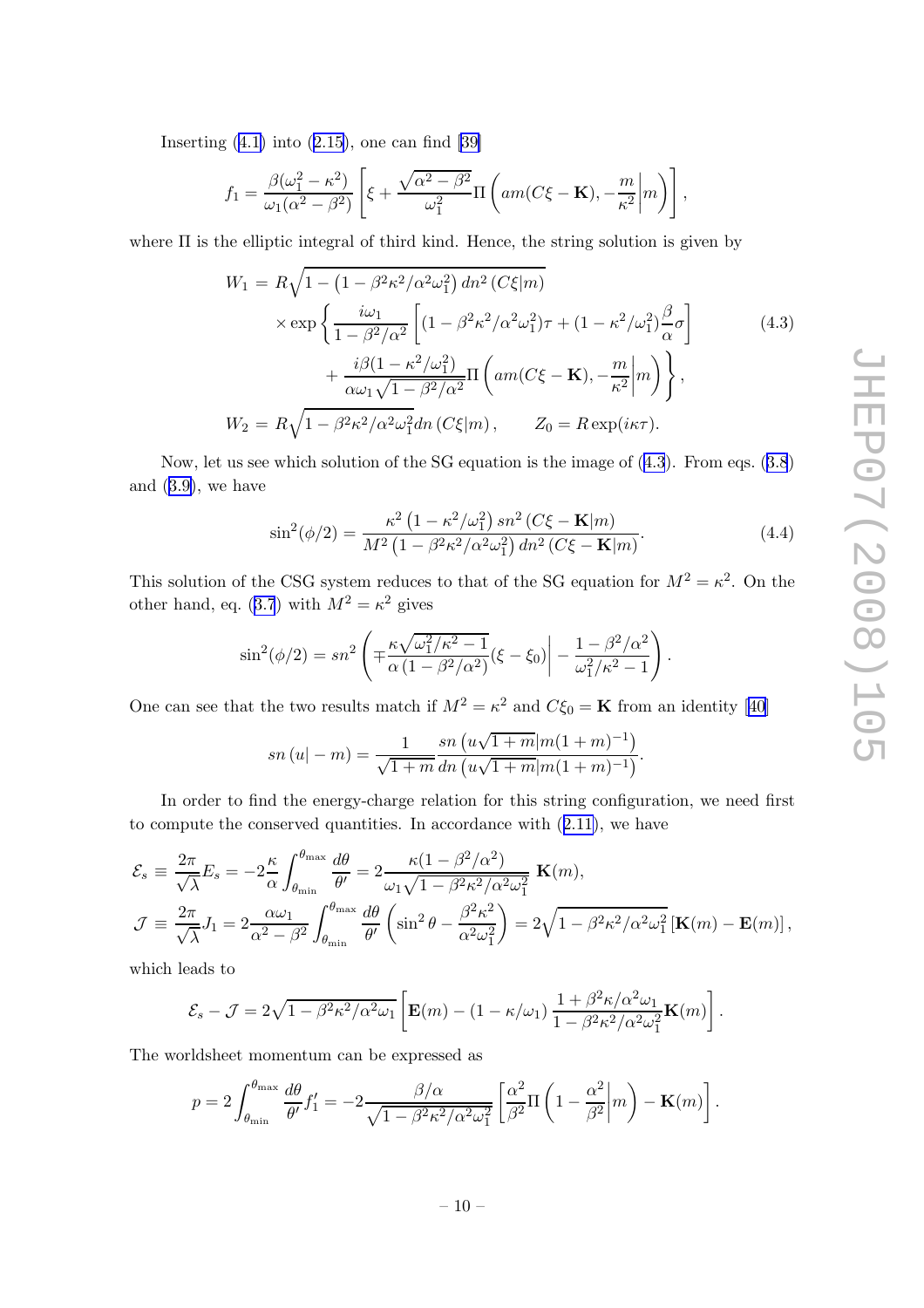<span id="page-11-0"></span>In the above expressions,  $\mathbf{K}(m)$ ,  $\mathbf{E}(m)$  and  $\Pi(n|m)$  are the complete elliptic integrals.

In terms of new parameters defined by

$$
\epsilon \equiv 1 - m, \quad v \equiv -\beta/\alpha,
$$

these expressions can be simplified as follows:

$$
\mathcal{E}_s = 2\sqrt{(1 - v^2)(1 - \epsilon)}\mathbf{K}(1 - \epsilon), \quad \mathcal{J} = 2\sqrt{\frac{1 - v^2}{1 - v^2\epsilon}}\left[\mathbf{K}(1 - \epsilon) - \mathbf{E}(1 - \epsilon)\right],
$$
  

$$
\mathcal{E}_s - \mathcal{J} = 2\sqrt{\frac{1 - v^2}{1 - v^2\epsilon}}\left[\mathbf{E}(1 - \epsilon) - \left(1 - \sqrt{(1 - v^2\epsilon)(1 - \epsilon)}\right)\mathbf{K}(1 - \epsilon)\right],
$$
  

$$
p = 2v\sqrt{\frac{1 - v^2\epsilon}{1 - v^2}}\left[\frac{1}{v^2}\Pi\left(1 - \frac{1}{v^2}|1 - \epsilon\right) - \mathbf{K}(1 - \epsilon)\right].
$$

We are interested in the behavior of these quantities in the limit  $\epsilon \to 0$ . To establish it, we will use the expansions for the elliptic functions given in appendix B.

Our approach is as follows. First, we expand  $\mathcal{E}_s$ ,  $\mathcal{J}$  and p about  $\epsilon = 0$  keeping v independent of  $\epsilon$ . Second, we introduce  $v(\epsilon)$  according to the rule

$$
v(\epsilon) = v_0(p) + v_1(p)\epsilon + v_2(p)\epsilon \log(\epsilon)
$$

and expand again. For  $p$  to be finite, we find

$$
v_0(p) = \cos(p/2), \quad v_1(p) = \frac{1}{4}\sin^2(p/2)\cos(p/2)(1 - \log(16)),
$$
  

$$
v_2(p) = \frac{1}{4}\sin^2(p/2)\cos(p/2).
$$

After that, from the expansion for  $\mathcal{J}$ , we obtain  $\epsilon$  as a function of  $\mathcal{J}$  and p

$$
\epsilon = 16 \exp\left(-\frac{\mathcal{J}}{\sin(p/2)} - 2\right).
$$

Finally, using all these in the expansion for  $\mathcal{E}_s - \mathcal{J}$ , we derive

$$
\mathcal{E}_s - \mathcal{J} = 2\sin(p/2)\left[1 - 4\sin^2(p/2)\exp\left(-\frac{\mathcal{J}}{\sin(p/2)} - 2\right)\right],
$$

which reproduces the leading finite-size effects of the GM derived in[[30, 31](#page-22-0), [34\]](#page-23-0).

#### 4.1.2 The single spike

Now, we are going to consider the second possibility, namely,  $\alpha^2 < \beta^2$ . This time, the solution of the equation ([A.3](#page-17-0)) can be written as

$$
\cos \theta = \cos \theta_{\text{max}} dn \left( C\xi | m \right), \quad \cos \theta_{\text{max}} \equiv \sqrt{1 - \kappa^2/\omega_1^2},
$$
\n
$$
C = \pm \frac{\alpha \omega_1 \sqrt{1 - \kappa^2/\omega_1^2}}{\beta^2 (1 - \alpha^2/\beta^2)}, \qquad m \equiv \frac{\beta^2/\alpha^2 - 1}{\omega_1^2/\kappa^2 - 1}.
$$
\n(4.5)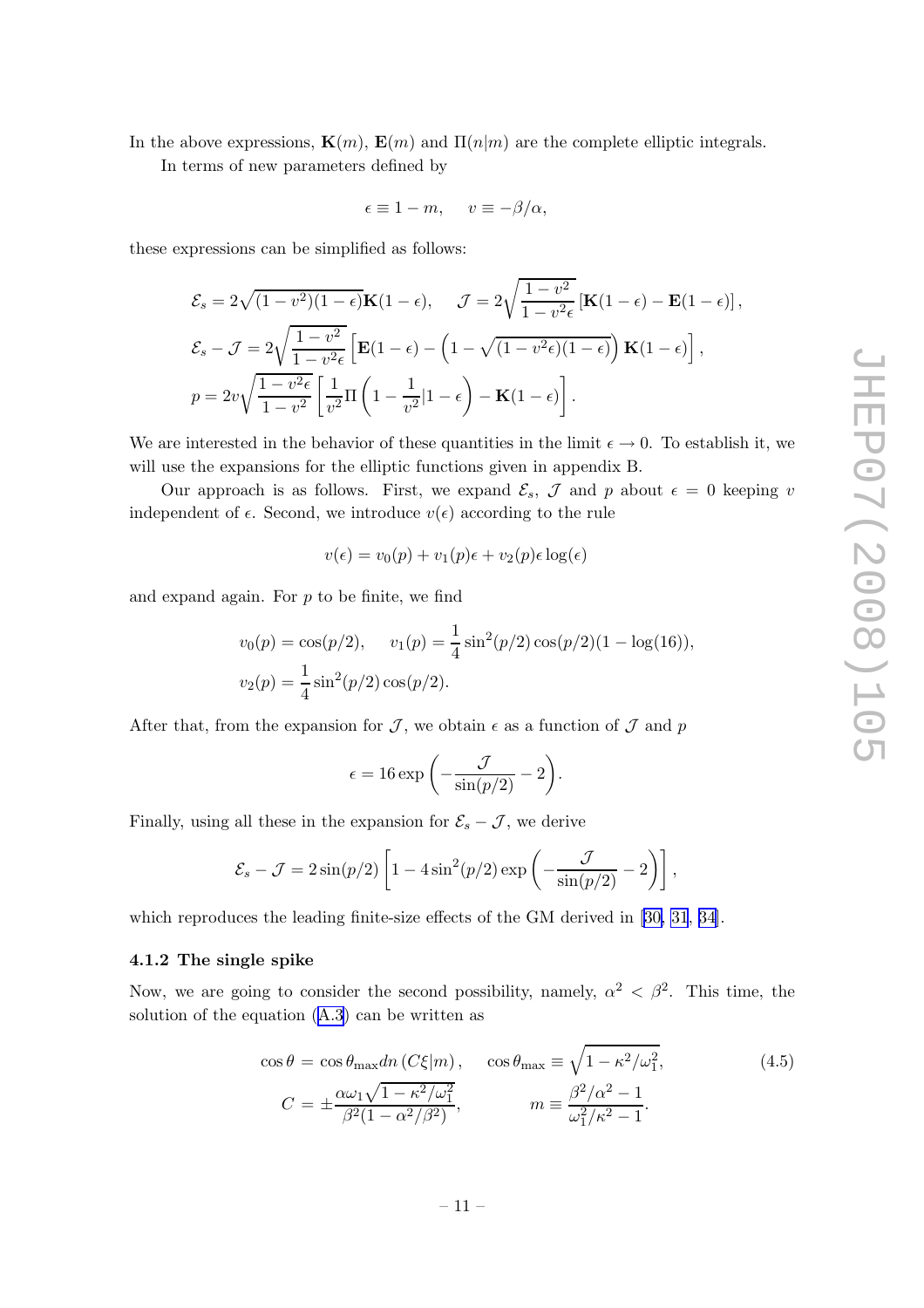Here the new modulus  $m$  is positive again. From  $(2.15)$  $(2.15)$ , one can find

$$
f_1 = \pm \frac{\beta/\alpha}{\sqrt{1 - \kappa^2/\omega_1^2}} \Pi \left( am(C\xi), \beta^2/\alpha^2 - 1 \vert m \right) - \frac{\omega_1}{1 - \alpha^2/\beta^2} \left( \frac{\alpha}{\beta} \sigma + \tau \right).
$$

This results in the following string solution

$$
W_1 = R\sqrt{1 - (1 - \kappa^2/\omega_1^2) dn^2 (C\xi|m)}
$$
  
 
$$
\times \exp\left\{-i\omega_1 \frac{\alpha/\beta}{1 - \alpha^2/\beta^2} \left(\sigma + \frac{\alpha}{\beta}\tau\right) \pm i \frac{\beta/\alpha}{\sqrt{1 - \kappa^2/\omega_1^2}} \Pi\left(am(C\xi), \beta^2/\alpha^2 - 1|m\right)\right\},
$$
  
\n
$$
W_2 = R\sqrt{1 - \kappa^2/\omega_1^2} dn (C\xi|m), \qquad Z_0 = R \exp(i\kappa\tau).
$$

From eqs. [\(3.8\)](#page-7-0) and [\(3.9](#page-7-0)), the CSG solution corresponding to (4.6)

$$
\sin^2(\phi/2) = \frac{\kappa^2}{M^2} s n^2 (C\xi|m)
$$
\n(4.6)

becomes that of the SG after fixing  $M^2 = \kappa^2$ . On the other hand, from [\(3.7](#page-7-0)) we get

$$
\sin^2(\phi/2) = sn^2 \left( \pm \frac{\kappa \sqrt{\omega_1^2/\kappa^2 - 1}}{\alpha(\beta^2/\alpha^2 - 1)} (\xi - \xi_0) \middle| m \right).
$$

Setting  $\xi_0 = 0$  and rewriting

$$
\pm \frac{\kappa \sqrt{\omega_1^2/\kappa^2 - 1}}{\alpha(\beta^2/\alpha^2 - 1)} \xi = \pm \omega_1 \frac{\alpha \sqrt{1 - \kappa^2/\omega_1^2}}{\beta(1 - \alpha^2/\beta^2)} \left(\frac{\alpha}{\beta}\sigma + \tau\right) = C\xi,
$$

we find agreement with (4.6) if  $M^2 = \kappa^2$ .

Next, let us compute the conserved quantities for the present string solution. By using  $(2.11)$  $(2.11)$ , we receive

$$
\mathcal{E}_{s} = 2 \frac{\kappa}{\alpha} \int_{\theta_{\min}}^{\theta_{\max}} \frac{d\theta}{\theta'} = 2 \frac{\kappa(\beta^{2}/\alpha^{2} - 1)}{\omega_{1}\sqrt{1 - \kappa^{2}/\omega_{1}^{2}}} \mathbf{K}(m),
$$
  

$$
\mathcal{J} = \frac{2}{\alpha} \int_{\theta_{\min}}^{\theta_{\max}} \frac{d\theta}{\theta'} \sin^{2} \theta \left(\beta f_{1}' + \omega_{1}\right) = 2\sqrt{1 - \kappa^{2}/\omega_{1}^{2}} \left[\mathbf{E}(m) - \frac{1 - \beta^{2} \kappa^{2}/\alpha^{2} \omega_{1}^{2}}{1 - \kappa^{2}/\omega_{1}^{2}} \mathbf{K}(m)\right].
$$

In addition, we compute  $\Delta\varphi_1$ 

$$
\Delta \varphi \equiv \Delta \varphi_1 = 2 \int_{\theta_{\min}}^{\theta_{\max}} \frac{d\theta}{\theta'} f_1' = -2 \frac{\beta/\alpha}{\sqrt{1 - \kappa^2/\omega_1^2}} \left[ \Pi \left( 1 - \frac{\beta^2}{\alpha^2} | m \right) - \mathbf{K}(m) \right].
$$

Defining parameters

$$
\epsilon \equiv 1-m, \quad v \equiv \beta/\alpha,
$$

we can rewrite these as

$$
\mathcal{E}_s = 2\sqrt{(v^2 - 1)(1 - \epsilon)}\mathbf{K}(1 - \epsilon), \quad \mathcal{J} = 2\sqrt{\frac{v^2 - 1}{v^2 - \epsilon}}\left[\mathbf{E}(1 - \epsilon) - \epsilon \mathbf{K}(1 - \epsilon)\right],
$$

$$
\Delta\varphi = -2v\sqrt{\frac{v^2 - \epsilon}{v^2 - 1}}\left[\Pi\left(1 - v^2|1 - \epsilon\right) - \mathbf{K}(1 - \epsilon)\right]
$$

$$
\mathcal{E}_s - \Delta\varphi = 2v\sqrt{\frac{v^2 - \epsilon}{v^2 - 1}}\left[\Pi\left(1 - v^2|1 - \epsilon\right) - \left(1 - \frac{(v^2 - 1)\sqrt{1 - \epsilon}}{v\sqrt{v^2 - \epsilon}}\right)\mathbf{K}(1 - \epsilon)\right].
$$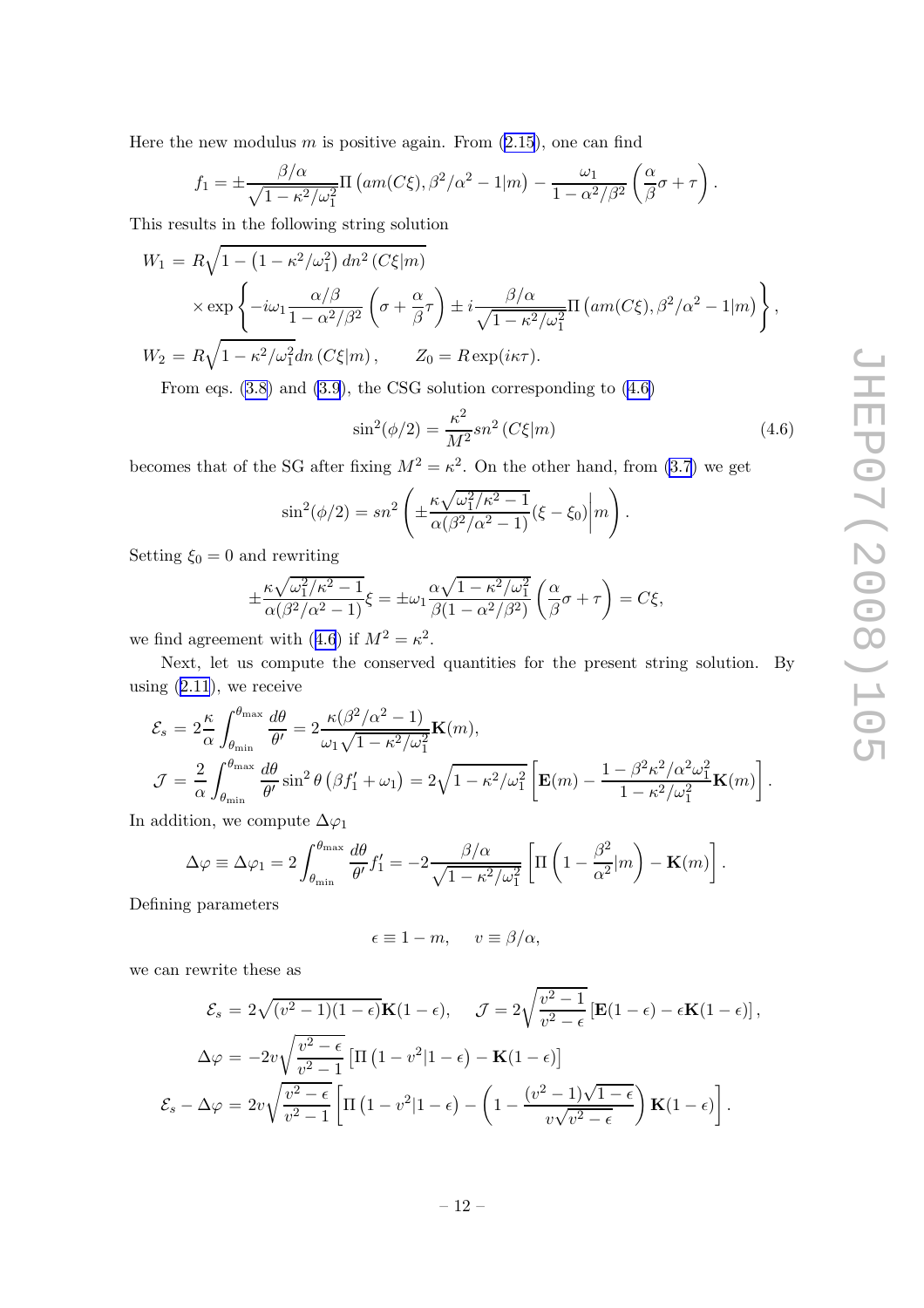<span id="page-13-0"></span>We proceed as in the GM case to find the  $\epsilon$  expansion of these quantities. The difference is that now we impose  $\mathcal J$  to remain finite, which gives

$$
\mathcal{J} = 2\sqrt{1 - \frac{1}{v_0^2}}, \quad v_1 = \frac{(v_0^2 - 1)\left[v_0^2(1 + \log(16)) - 2\right]}{4v_0}, \quad v_2 = -\frac{v_0(v_0^2 - 1)}{4}.
$$

From the expansion for  $\Delta\varphi$ , we obtain  $\epsilon$  as a function of  $\Delta\varphi$  and  $\mathcal J$ 

$$
\epsilon = 16 \exp \left(-\frac{\sqrt{4-\mathcal{J}^2}}{\mathcal{J}} \left[\Delta \varphi + \arcsin \left(\frac{\mathcal{J}}{2} \sqrt{4-\mathcal{J}^2}\right)\right]\right).
$$

Using these results in the expansion for  $\mathcal{E}_s - \Delta \varphi$ , one can see that the divergent terms cancel each other for  $\mathcal{J}^2 < 2$  and the finite result is

$$
E_s - \frac{\sqrt{\lambda}}{2\pi} \Delta \varphi = \frac{\sqrt{\lambda}}{\pi} \left[ \frac{1}{2} \arcsin\left(\frac{\mathcal{J}}{2} \sqrt{4 - \mathcal{J}^2}\right) + \frac{\mathcal{J}^3}{16\sqrt{4 - \mathcal{J}^2}} \epsilon \right]
$$
  
=  $\frac{\sqrt{\lambda}}{\pi} \left[ \frac{p}{2} + 4 \sin^2 \frac{p}{2} \tan \frac{p}{2} \exp\left(-\frac{\Delta \varphi + p}{\tan \frac{p}{2}}\right) \right],$  (4.7)

where we used the identification [\[24](#page-22-0), [36\]](#page-23-0)

$$
\arcsin(\mathcal{J}/2) = \frac{p}{2} = \bar{\theta} = \pi/2 - \arcsin\frac{\kappa}{\omega_1}.
$$

This is the leading finite-size correction to the SS " $E - \Delta \varphi$ " relation. Let us also note that to the leading order, the length  $L$  of this SS string can be computed to be

$$
L = \frac{\alpha}{\kappa} \left( \Delta \varphi + p \right).
$$

## **4.2 Strings on**  $R_t \times S^3$

In the case  $C_2 = 0$ , eq. ([2.13\)](#page-5-0) can be written as

$$
(\cos \theta)' = \pm \frac{\alpha \sqrt{\omega_1^2 - \omega_2^2}}{\alpha^2 - \beta^2} \sqrt{(z_+^2 - \cos^2 \theta)(\cos^2 \theta - z_-^2)},
$$
\n(4.8)

where

$$
z_{\pm}^{2} = \frac{1}{2(1 - \frac{\omega_{2}^{2}}{\omega_{1}^{2}})} \left\{ y_{1} + y_{2} - \frac{\omega_{2}^{2}}{\omega_{1}^{2}} \pm \sqrt{(y_{1} - y_{2})^{2} - \left[ 2(y_{1} + y_{2} - 2y_{1}y_{2}) - \frac{\omega_{2}^{2}}{\omega_{1}^{2}} \right] \frac{\omega_{2}^{2}}{\omega_{1}^{2}} \right\},
$$
  

$$
y_{1} = 1 - \kappa^{2}/\omega_{1}^{2}, \quad y_{2} = 1 - \beta^{2} \kappa^{2}/\alpha^{2} \omega_{1}^{2}.
$$

The solution of (4.8) can be obtained as

$$
\cos \theta = z_+ dn \left( C \xi | m \right), \quad C = \pm \frac{\alpha \sqrt{\omega_1^2 - \omega_2^2}}{\alpha^2 - \beta^2} z_+, \quad m \equiv 1 - z_-^2 / z_+^2. \tag{4.9}
$$

The solutions of eqs. [\(2.15\)](#page-5-0) and [\(2.16](#page-5-0)) now read

$$
f_1 = \frac{2\beta/\alpha}{z_+\sqrt{1-\omega_2^2/\omega_1^2}} \left[ F\left( am(C\xi) \middle| m \right) - \frac{\kappa^2/\omega_1^2}{1-z_+^2} \Pi \left( am(C\xi), -\frac{z_+^2-z_-^2}{1-z_+^2} \middle| m \right) \right],
$$
  
\n
$$
f_2 = \frac{2\beta\omega_2/\alpha\omega_1}{z_+\sqrt{1-\omega_2^2/\omega_1^2}} F\left( am(C\xi) \middle| m \right).
$$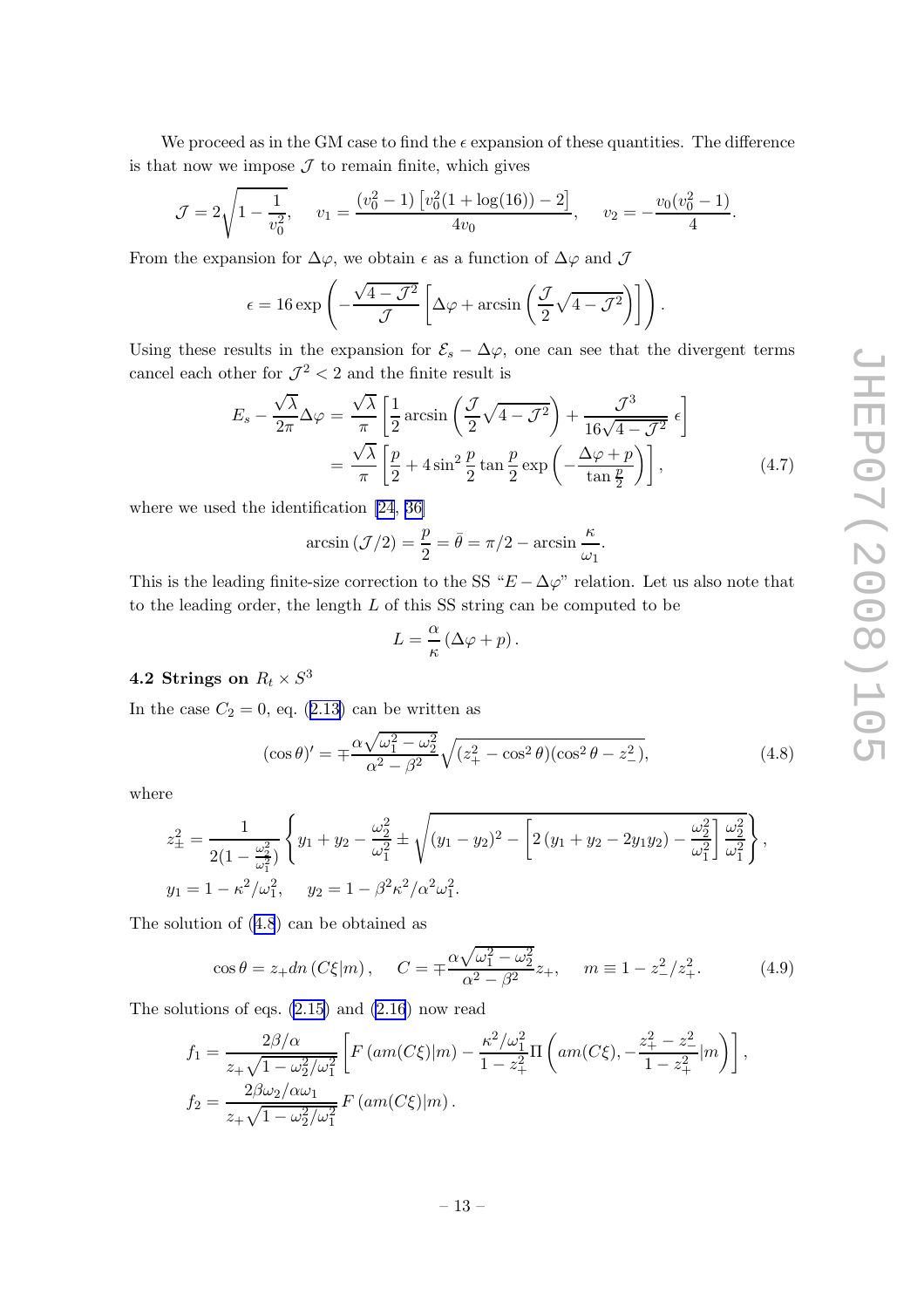Therefore, the full string solution is given by

$$
Z_0 = R \exp(i\kappa \tau),
$$
  
\n
$$
W_1 = R\sqrt{1 - z_+^2} dn^2 (C\xi|m) \exp\left\{i\omega_1 \tau + \frac{2i\beta/\alpha}{z_+\sqrt{1 - \omega_2^2/\omega_1^2}}\right\}
$$
  
\n
$$
\times \left[F\left(am(C\xi)|m\right) - \frac{\kappa^2/\omega_1^2}{1 - z_+^2} \Pi\left(am(C\xi), -\frac{z_+^2 - z_-^2}{1 - z_+^2}|m\right)\right]\right\},
$$
  
\n
$$
W_2 = Rz_+ dn (C\xi|m) \exp\left\{i\omega_2 \tau + \frac{2i\beta\omega_2/\alpha\omega_1}{z_+\sqrt{1 - \omega_2^2/\omega_1^2}} F\left(am(C\xi)|m\right)\right\}.
$$
\n(4.10)

We note that (4.10) contains both cases:  $\alpha^2 > \beta^2$  for the GM and  $\alpha^2 < \beta^2$  for the SS.

To find the CSG solution related to  $(4.10)$ , we insert  $(4.9)$  $(4.9)$  $(4.9)$  into  $(3.8)$  $(3.8)$  and  $(3.9)$  to get

$$
\sin^2(\phi/2) = \frac{\omega_1^2/M^2}{\beta^2/\alpha^2 - 1} \left[ \left( 1 - \kappa^2/\omega_1^2 \right) - \left( 1 - \omega_2^2/\omega_1^2 \right) \left( z_+^2 cn^2 (C\xi|m) + z_-^2 sn^2 (C\xi|m) \right) \right] \tag{4.11}
$$

After that, we use (4.11) in ([3.5\)](#page-6-0) and integrate. The result is

$$
\chi = \frac{A}{\beta} (\beta \sigma + \alpha \tau) - C_{\chi} (\alpha \sigma + \beta \tau) + \frac{C_{\chi}}{CD} \Pi \left( am(C\xi), n|m \right), \tag{4.12}
$$

where  $A/\beta$  and  $C_\chi$  are given in [\(A.1\)](#page-17-0),  $C_2 = 0$ , and

$$
D = \frac{\omega_1^2 / M^2}{\beta^2 / \alpha^2 - 1} \left[ \left( 1 - \kappa^2 / \omega_1^2 \right) - \left( 1 - \omega_2^2 / \omega_1^2 \right) z_+^2 \right], \quad n = \frac{\left( 1 - \omega_2^2 / \omega_1^2 \right) (z_+^2 - z_-^2)}{\left( 1 - \kappa^2 / \omega_1^2 \right) - \left( 1 - \omega_2^2 / \omega_1^2 \right) z_+^2}.
$$

Hence for the present case, the CSG field  $\psi = \sin(\phi/2) \exp(i\chi/2)$  is defined by (4.11) and (4.12).

In a recent paper [\[41](#page-23-0)], the finite-size effects for dyonic GM have been considered and the leading order correction to the  $\mathcal{E}_s - \mathcal{J}_1$  relation has been found to be

$$
\mathcal{E}_s - \mathcal{J}_1 = \sqrt{\mathcal{J}_2^2 + 4\sin^2(p_1/2)} -8\frac{\sin^3(p_1/2)}{\cosh(\tilde{\theta}/2)}\exp\left[-\frac{2\sin^2(p_1/2)\cosh^2(\tilde{\theta}/2)}{\sin^2(p_1/2) + \sinh^2(\tilde{\theta}/2)}\left(\frac{\mathcal{J}_1/2}{\sin(p_1/2)\cosh(\tilde{\theta}/2)} + 1\right)\right],
$$

where

$$
\cosh(\tilde{\theta}/2) = \frac{\sqrt{(\mathcal{J}_2/2)^2 + \sin^2(p_1/2)}}{\sin(p_1/2)}.
$$

Our concern here is the SS for the case  $\alpha^2 < \beta^2$  with two angular momenta  $\mathcal{J}_1$  and  $\mathcal{J}_2$ . The computation of the conserved quantities [\(2.11](#page-5-0)) and  $\Delta\varphi_1$  now gives

$$
\mathcal{E}_{s} = \frac{2\kappa(\beta^{2}/\alpha^{2} - 1)}{\omega_{1}\sqrt{1 - \omega_{2}^{2}/\omega_{1}^{2}}z_{+}} \mathbf{K}\left(1 - z_{-}^{2}/z_{+}^{2}\right),
$$
\n
$$
\mathcal{J}_{1} = \frac{2z_{+}}{\sqrt{1 - \omega_{2}^{2}/\omega_{1}^{2}}} \left[\mathbf{E}\left(1 - z_{-}^{2}/z_{+}^{2}\right) - \frac{1 - \beta^{2}\kappa^{2}/\alpha^{2}\omega_{1}^{2}}{z_{+}^{2}}\mathbf{K}\left(1 - z_{-}^{2}/z_{+}^{2}\right)\right],
$$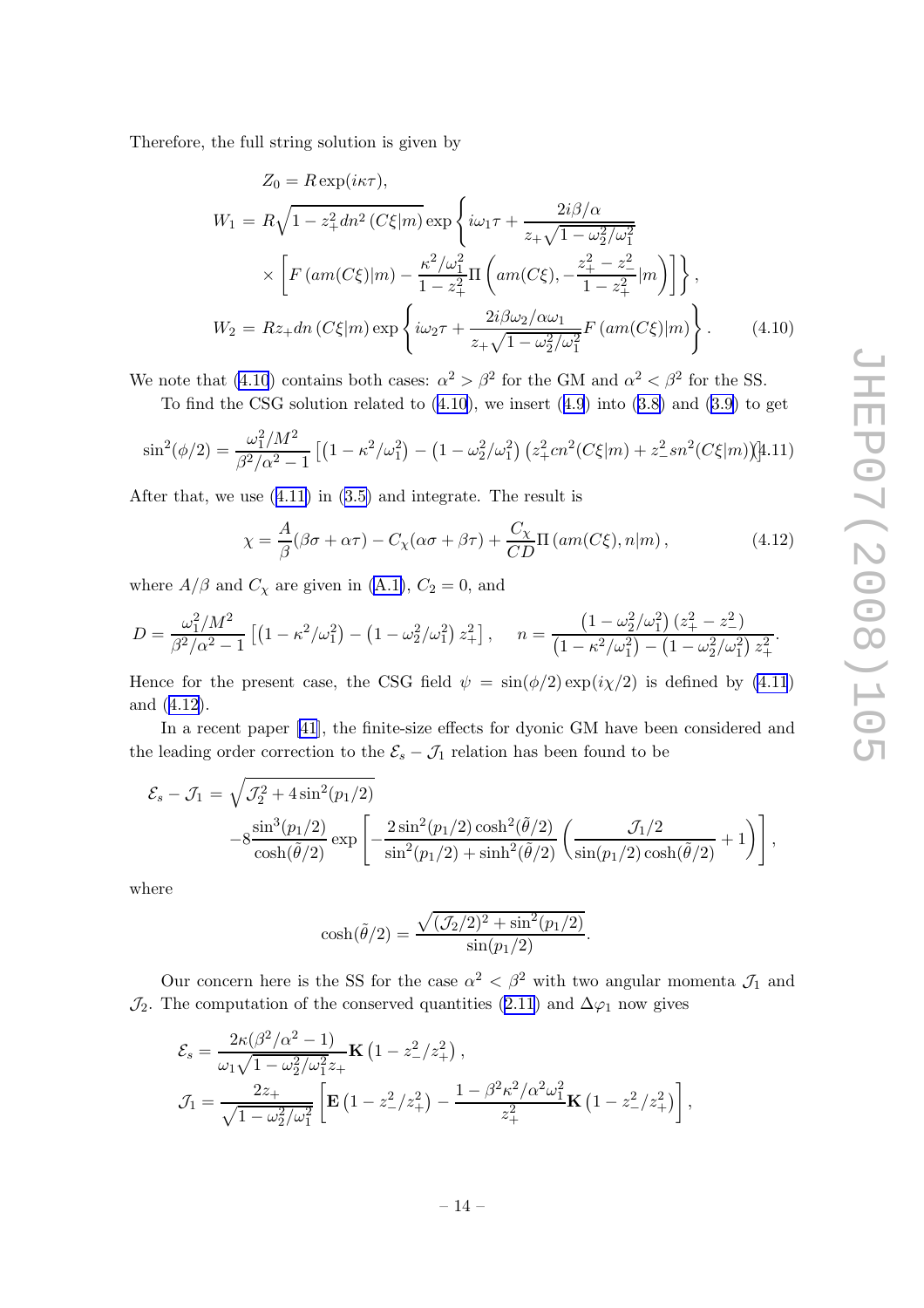<span id="page-15-0"></span>
$$
\mathcal{J}_2 = -\frac{2z_+ \omega_2/\omega_1}{\sqrt{1 - \omega_2^2/\omega_1^2}} \mathbf{E} \left( 1 - z_-^2/z_+^2 \right),
$$
  
\n
$$
\Delta \varphi = -\frac{2\beta/\alpha}{\sqrt{1 - \omega_2^2/\omega_1^2} z_+} \left[ \frac{\kappa^2/\omega_1^2}{1 - z_+^2} \Pi \left( -\frac{z_+^2 - z_-^2}{1 - z_+^2} |1 - z_-^2/z_+^2 \right) - \mathbf{K} \left( 1 - z_-^2/z_+^2 \right) \right].
$$

Our next step is to introduce the new parameters

$$
\epsilon \equiv z_-^2/z_+^2
$$
,  $v \equiv \beta/\alpha$ ,  $u \equiv \omega_2^2/\omega_1^2$ ,

and to rewrite  $\mathcal{E}_s$ ,  $\mathcal{J}_1$ ,  $\mathcal{J}_2$ ,  $\Delta \varphi$  in the form

$$
\mathcal{E}_{s} = 2K_{e}\mathbf{K} (1 - \epsilon),
$$
  
\n
$$
\mathcal{J}_{1} = 2K_{11} [\mathbf{E} (1 - \epsilon) - K_{12} \mathbf{K} (1 - \epsilon)],
$$
  
\n
$$
\mathcal{J}_{2} = 2K_{2} \mathbf{E} (1 - \epsilon),
$$
  
\n
$$
\Delta \varphi = 2K_{\varphi 1} [K_{\varphi 2} \Pi (K_{\varphi 3} | 1 - \epsilon) - \mathbf{K} (1 - \epsilon)].
$$
\n(4.13)

The explicit  $\epsilon$ -expansions of the coefficients  $K_e, \ldots, K_{\varphi 3}$  are given as functions of u and v in appendix B.

We also need to consider the  $\epsilon$ -expansion for u and v as follows:

 $v(\epsilon) = v_0 + v_1 \epsilon + v_2 \epsilon \log(\epsilon), \quad u(\epsilon) = u_0 + u_1 \epsilon + u_2 \epsilon \log(\epsilon).$ 

The coefficients can be determined by the condition that  $\mathcal{J}_1$  and  $\mathcal{J}_2$  should be finite,

$$
v_0 = \frac{2\mathcal{J}_1}{\sqrt{(\mathcal{J}_1^2 - \mathcal{J}_2^2) \left[4 - (\mathcal{J}_1^2 - \mathcal{J}_2^2)\right]}}, \quad u_0 = \frac{\mathcal{J}_2^2}{\mathcal{J}_1^2},
$$
(4.14)

$$
v_1 = \frac{(1 - u_0)v_0^2 - 1}{4(u_0 - 1)(v_0^2 - 1)v_0} \{ (u_0 - 1)v_0^4 (1 + \log(16)) - 2 + v_0^2 [3 + \log(16) + u_0(\log(4096) - 5)] \},
$$
\n
$$
v_0 = -\frac{v_0 [1 - (1 - u_0)v_0^2] [1 + 3u_0 - (1 - u_0)v_0^2]}{[1 + 3u_0 - (1 - u_0)v_0^2]}
$$
\n(4.15)

$$
v_2 = -\frac{4(1 - u_0)v_0^2 + 4u_0(v_0^2 - 1)}{4(1 - u_0)(v_0^2 - 1)},
$$
  

$$
u_1 = \frac{u_0[1 - (1 - u_0)v_0^2] \log(16)}{v_0^2 - 1}, \quad u_2 = -\frac{u_0[1 - (1 - u_0)v_0^2]}{v_0^2 - 1}.
$$

The parameter  $\epsilon$  can be obtained from  $\Delta\varphi$  as follows:

$$
\epsilon = 16 \exp\left(-\frac{\sqrt{(1-u_0)v_0^2 - 1}}{v_0^2 - 1}\left[\Delta \varphi + \arcsin\left(\frac{2\sqrt{(1-u_0)v_0^2 - 1}}{(1-u_0)v_0^2}\right)\right]\right).
$$
 (4.16)

From eqs. (4.14), (4.15) and (4.16),  $\mathcal{E}_s - \Delta \varphi$  can be derived as

$$
\mathcal{E}_s - \Delta \varphi = \arcsin N(\mathcal{J}_1, \mathcal{J}_2) + 2\left(\mathcal{J}_1^2 - \mathcal{J}_2^2\right) \sqrt{\frac{4}{\left[4 - \left(\mathcal{J}_1^2 - \mathcal{J}_2^2\right)\right]}} - 1 \tag{4.17}
$$

$$
\times \exp\left[-\frac{2\left(\mathcal{J}_1^2-\mathcal{J}_2^2\right)N(\mathcal{J}_1,\mathcal{J}_2)}{\left(\mathcal{J}_1^2-\mathcal{J}_2^2\right)^2+4\mathcal{J}_2^2}\left[\Delta\varphi+\arcsin N(\mathcal{J}_1,\mathcal{J}_2)\right]\right],\quad(4.18)
$$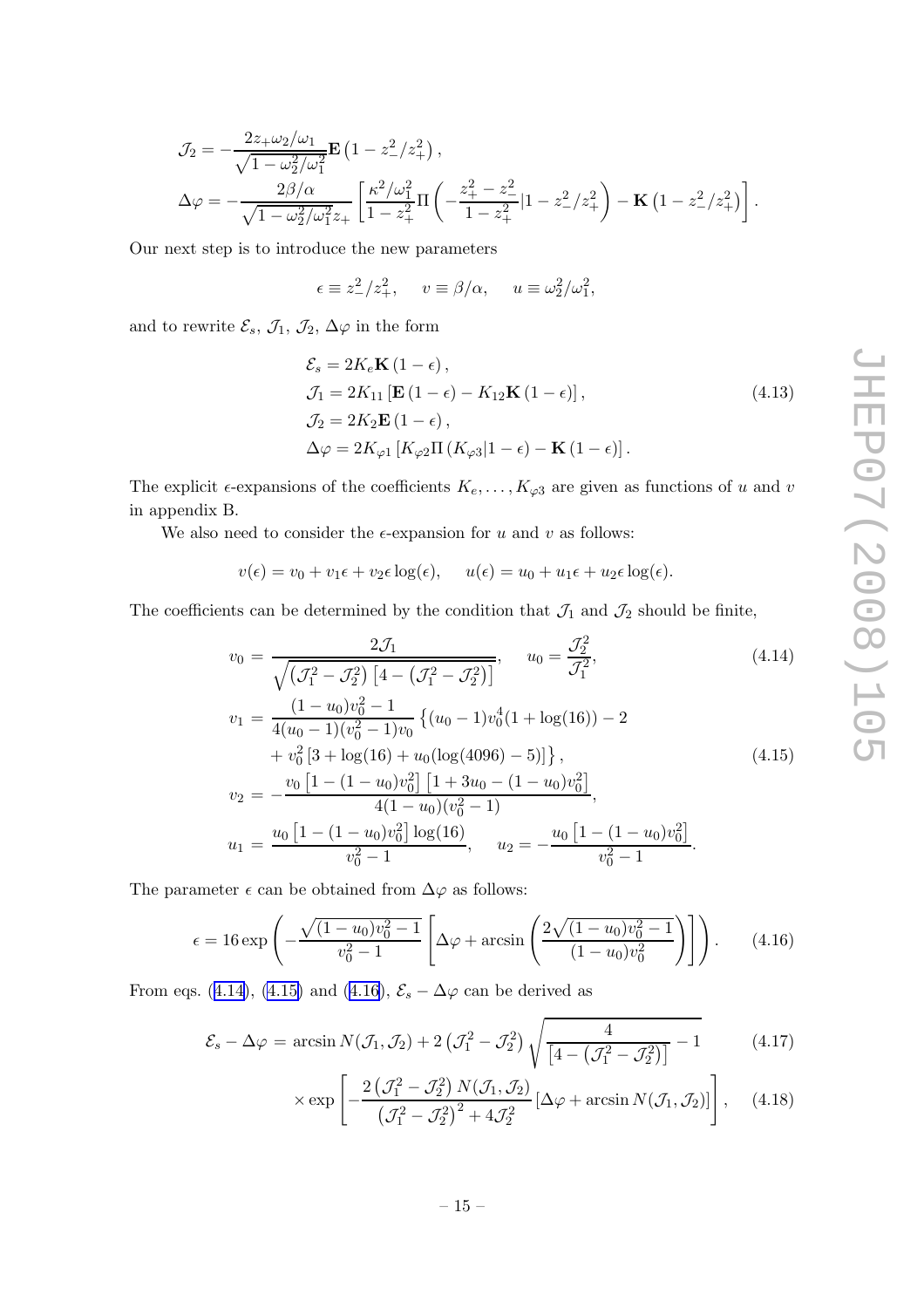$$
N(\mathcal{J}_1, \mathcal{J}_2) \equiv \frac{1}{2} \left[ 4 - \left( \mathcal{J}_1^2 - \mathcal{J}_2^2 \right) \right] \sqrt{\frac{4}{\left[ 4 - \left( \mathcal{J}_1^2 - \mathcal{J}_2^2 \right) \right]}} - 1.
$$
\n(4.19)

<span id="page-16-0"></span>Here  $\mathcal{J}_1^2 - \mathcal{J}_2^2 < 2$  is assumed. Finally, by using the SS relation between the angular momenta

$$
\mathcal{J}_1 = \sqrt{\mathcal{J}_2^2 + 4\sin^2(p/2)},
$$

we obtain  $(-\pi/2 \le p \le \pi/2)$ 

$$
E_s - \frac{\sqrt{\lambda}}{2\pi} \Delta \varphi = \frac{\sqrt{\lambda}}{\pi} \left[ \frac{p}{2} + 4\sin^2 \frac{p}{2} \tan \frac{p}{2} \exp\left( -\frac{\tan \frac{p}{2} (\Delta \varphi + p)}{\tan^2 \frac{p}{2} + \mathcal{J}_2^2 \csc^2 p} \right) \right].
$$
 (4.20)

This is our final result for the leading finite-size correction to the " $E - \Delta \varphi$ " relation for the SS string with two angular momenta. It is obvious that for  $\mathcal{J}_2 = 0$  (4.20) reduces to ([4.7](#page-13-0)) as it should be.

#### 5. Concluding remarks

In this paper, by using the reduction of the string dynamics on  $R_t \times S^3$  to the NR integrable system, we gave an explicit mapping connecting the parameters of all string solutions described by this dynamical system and the parameters in the corresponding solutions of the complex sine-Gordon integrable model. In the framework of this NR approach, we found finite-size string solutions, their images in the (complex) sine-Gordon system, and the leading finite-size corrections to the single spike " $E - \Delta \varphi$ " relation: both for strings on  $R_t \times S^2$  and  $R_t \times S^3$  backgrounds. It is an important open question to compare our results on the finite-size effects of the single spikes with the Lüscher corrections obtained from the exact S-matrices. The classical scattering amplitude computed in [[36\]](#page-23-0) turns out to be not sufficient since its complete pole structure is not clear. We hope that our results in the classical limit provide a clue to figure out the exact quantum S-matrix for the single spikes.

The GM and SS energy-charge relations for strings on  $R_t \times S^5$  are already known for the infinite case[[18, 21\]](#page-22-0). This opens a possibility to find the finite-size effects for such generalized string configurations. We are convinced that the NR approach will be effective in this case too. An evident direction of further development is to consider string configurations in the AdS part of the full  $AdS_5 \times S^5$  background. It is known [\[26\]](#page-22-0) that the corresponding integrable system will be again of NR-type, but with indefinite signature. Another interesting case is strings with nonzero spins on both  $AdS_5$  and  $S^5$  part of the target space. In this case, we will have two NR-type systems. While the equations of motion for them will decouple, the variables of the two NR systems will be mixed in the constraints [\[26](#page-22-0)]. Thus, a new kind of problem will appear. Nevertheless, there may exist string configurations for which this problem is solvable as found in [\[21\]](#page-22-0) for example.

#### Acknowledgments

We thank R. C. Rashkov for comments on the draft. This work was supported in part by KRF-2007-313-C00150 (CA), by NSFB VU-F-201/06 (PB), and by the Brain Pool program from the Korean Federation of Science and Technology (2007-1822-1-1).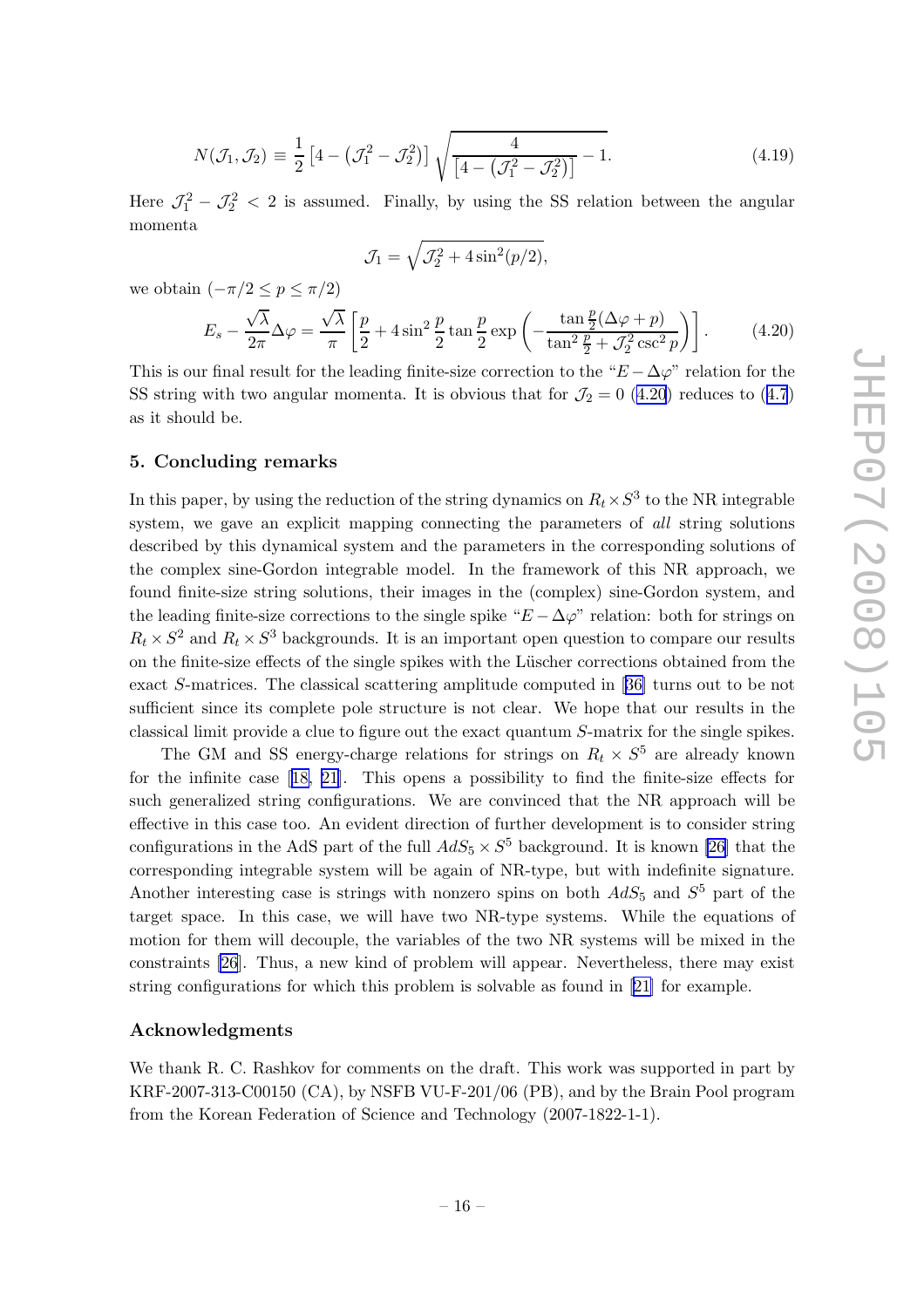#### <span id="page-17-0"></span>A. Relation between the NR system and CSG

#### A.1 Explicit relations between the parameters

In the general case, the relation between the parameters in the solutions of the NR and CSG integrable systems is given by

$$
K^{2} = R^{2}M^{2}, \t C_{\phi} = \frac{2}{\alpha^{2} - \beta^{2}} \left\{ 3M^{2} - 2 \left[ \kappa^{2} + \frac{(\kappa^{2} - \omega_{1}^{2}) - \omega_{2}^{2}}{1 - \beta^{2}/\alpha^{2}} \right] \right\},
$$
  
\n
$$
\frac{1}{4}M^{4}(\alpha^{2} - \beta^{2}) \frac{A^{2}}{\beta^{2}} = M^{4} \left( M^{2} - \kappa^{2} + \frac{\omega_{2}^{2}}{1 - \beta^{2}/\alpha^{2}} \right)
$$
  
\n
$$
- \left( \frac{\kappa^{2} - \omega_{1}^{2}}{1 - \beta^{2}/\alpha^{2}} \right) \left\{ M^{4} + \left[ M^{2} - \left( \frac{\kappa^{2} - \omega_{1}^{2}}{1 - \beta^{2}/\alpha^{2}} \right) \right] \left( \frac{\kappa^{2} - \omega_{1}^{2}}{1 - \beta^{2}/\alpha^{2}} \right) - \left[ 2M^{2} - \left( \frac{\kappa^{2} - \omega_{1}^{2}}{1 - \beta^{2}/\alpha^{2}} \right) \right] \left( \kappa^{2} - \frac{\omega_{2}^{2}}{1 - \beta^{2}/\alpha^{2}} \right) \right\} \t (A.1)
$$
  
\n
$$
- \frac{(\omega_{1}^{2} - \omega_{2}^{2})}{\omega_{1}^{2} (1 - \beta^{2}/\alpha^{2})^{3}} \left\{ \left[ M^{2} (1 - \beta^{2}/\alpha^{2}) - \kappa^{2} \right] (\omega_{1}^{2} - \omega_{2}^{2}) \tilde{C}_{2}^{2} - \left[ M^{2} (1 - \beta^{2}/\alpha^{2}) - (\kappa^{2} - \omega_{1}^{2}) \right] \left[ 2 \frac{\beta}{\alpha} \omega_{2} \kappa^{2} \tilde{C}_{2} + (\kappa^{2} - \omega_{1}^{2}) \left( \frac{\beta^{2}}{\alpha^{2}} \kappa^{2} - \omega_{1}^{2} \right) \right] \right\},
$$
  
\n
$$
\frac{1}{4} M^{4}(\alpha^{2} - \beta^{2}) C_{\chi}^{2} = - \left( \frac{\kappa^{2} - \omega_{1}^{2}}{1 - \beta^{2}/\alpha^{2}} \
$$

where  $\check{C}_2 = C_2/\alpha$ . Thus, we have expressed the CSG parameters  $C_{\phi}$ , A and  $C_{\chi}$  through the NR parameters  $\alpha$ ,  $\beta$ ,  $\kappa$ ,  $\omega_1$ ,  $\omega_2$ ,  $C_2$ . The mass parameter M remains free.

Let us consider several examples, which illustrate the established NR - CSG correspondence. We are interested in the GM and SS configurations on  $R_t \times S^2$  and  $R_t \times S^3$ . From the NR-system viewpoint, we have to set  $C_2 = 0$  in [\(2.13](#page-5-0)), ([2.15](#page-5-0)) and ([2.16\)](#page-5-0) for the GM and SS string solutions. This condition is to require one of the turning points, where  $\theta' = 0$  $\theta' = 0$  $\theta' = 0$ , to lay on the equator of the sphere, i.e.  $\theta = \pi/2$  [[18\]](#page-22-0).

## **A.2** On  $R_t \times S^2$

We begin with the  $R_t \times S^2$  case, when  $C_2 = \omega_2 = 0$  and  $\theta'$  in ([2.13](#page-5-0)) takes the form

$$
\theta' = \frac{\pm \alpha \omega_1}{(\alpha^2 - \beta^2) \sin \theta} \sqrt{\left(\frac{\beta^2 \kappa^2}{\alpha^2 \omega_1^2} - \sin^2 \theta\right) \left(\sin^2 \theta - \frac{\kappa^2}{\omega_1^2}\right)}.
$$
 (A.3)

### A.2.1 The giant magnon

The GM solution corresponds to  $\kappa^2 = \omega_1^2$  with  $\alpha^2 > \beta^2$ , which is given by

$$
\cos \theta = \frac{\sqrt{1 - \beta^2/\alpha^2}}{\cosh \left(\omega_1 \frac{\sigma + \tau \beta/\alpha}{\sqrt{1 - \beta^2/\alpha^2}}\right)}.
$$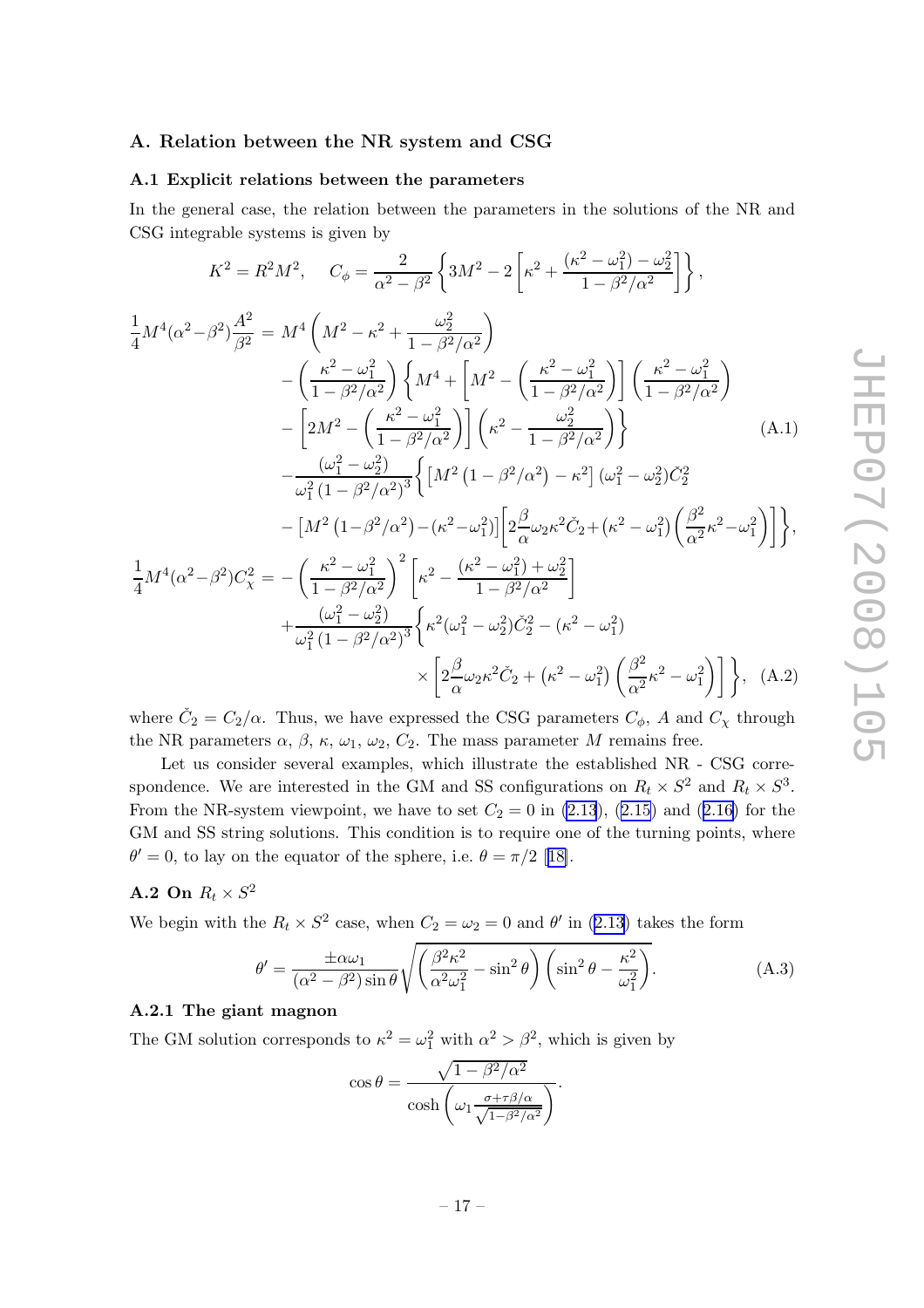<span id="page-18-0"></span>From [\(2.15](#page-5-0)), one finds  $f_2 = 0$  and

$$
f_1 = \arctan\left[\frac{\alpha}{\beta}\sqrt{1-\beta^2/\alpha^2}\tanh\left(\omega_1\frac{\sigma + \tau\beta/\alpha}{\sqrt{1-\beta^2/\alpha^2}}\right)\right].
$$

For  $R^2 = M^2 = \omega_1^2 = 1$ ,  $\beta/\alpha = -\sin\theta_0$ , this string solution coincides with the Hofman-Maldacenasolution [[15\]](#page-22-0), and is equivalent to the solution in [\[17\]](#page-22-0) for  $R_t \times S^2$  after the identification  $W_1 = Z_1 \exp(i\pi/2), W_2 = Z_2$ . Now, the parameters in [\(3.10](#page-7-0)) take the values

$$
K^{2} = R^{2}\omega_{1}^{2} = 1, \qquad M^{2} = \omega_{1}^{2} = 1,
$$
  

$$
C_{\phi} = \frac{2\omega_{1}^{2}}{\alpha^{2} - \beta^{2}} = \frac{2}{\alpha^{2} \cos^{2} \theta_{0}}, \qquad A = C_{\chi} = 0,
$$

and from eqs.  $(3.7), (3.8)$  $(3.7), (3.8)$  $(3.7), (3.8)$  and  $(3.9)$  $(3.9)$ ) the corresponding SG solution becomes

$$
\sin(\phi/2) = \frac{1}{\cosh\left(\frac{\sigma - \tau \sin \theta_0}{\cos \theta_0} - \eta_0\right)}.
$$

This can be also obtained from ([3.11\)](#page-8-0) by setting  $\omega_2 = 0$ .

However, for  $M^2 > \omega_1^2 = \kappa^2$ , we have

$$
A = 2\beta \sqrt{\frac{M^2 - \omega_1^2}{\alpha^2 - \beta^2}} \neq 0.
$$

This case is related to the CSG system instead of the SG one. It is interesting to find the CSG solution associated with it. Using ([3.7](#page-7-0)) again, we find

$$
\sin(\phi/2) = \frac{\omega_1}{M \cosh\left(\omega_1 \frac{\sigma + \tau \beta/\alpha}{\sqrt{1-\beta^2/\alpha^2}} - \eta_0\right)}, \quad \chi = 2\sqrt{\frac{M^2 - \omega_1^2}{1-\beta^2/\alpha^2}} \left(\frac{\beta}{\alpha}\sigma + \tau\right).
$$

#### A.2.2 The single spike

The SS solution corresponds to  $\beta^2 \kappa^2 = \alpha^2 \omega_1^2$ . In this case, the expressions for  $\theta$  and  $f_1$  are

$$
\cos \theta = \frac{\sqrt{1 - \alpha^2/\beta^2}}{\cosh(C\xi)}, \quad f_1 = -\omega_1(\sigma \alpha/\beta + \tau) + \arctan\left[\frac{\beta}{\alpha}\sqrt{1 - \alpha^2/\beta^2}\tanh(C\xi)\right],
$$

and the corresponding string solution is

$$
W_1 = R \sqrt{1 - \frac{1 - \alpha^2/\beta^2}{\cosh^2(C\xi)}} \exp \left\{-i\omega_1 \sigma \alpha/\beta + i \arctan\left[\frac{\beta}{\alpha} \sqrt{1 - \alpha^2/\beta^2} \tanh(C\xi)\right]\right\},
$$
  

$$
W_2 = \frac{R \sqrt{1 - \alpha^2/\beta^2}}{\cosh(C\xi)}, \qquad Z_0 = R \exp\left(i\frac{\alpha}{\beta}\omega_1\tau\right),
$$

where we used a short notation

$$
C\xi \equiv \omega_1 \frac{\alpha}{\beta} \frac{\sigma \alpha/\beta + \tau}{\sqrt{1 - \alpha^2/\beta^2}}.
$$

The "dual" SG solution can be obtained from ([3.14](#page-8-0)) by setting  $\omega_2 = 0$ . If we choose  $R = 1, \alpha/\beta = \sin \theta_1, \omega_1 = -\cot \theta_1, \beta = 1$ , the SS solution on  $R_t \times S^2$  in [\[24\]](#page-22-0) is reproduced.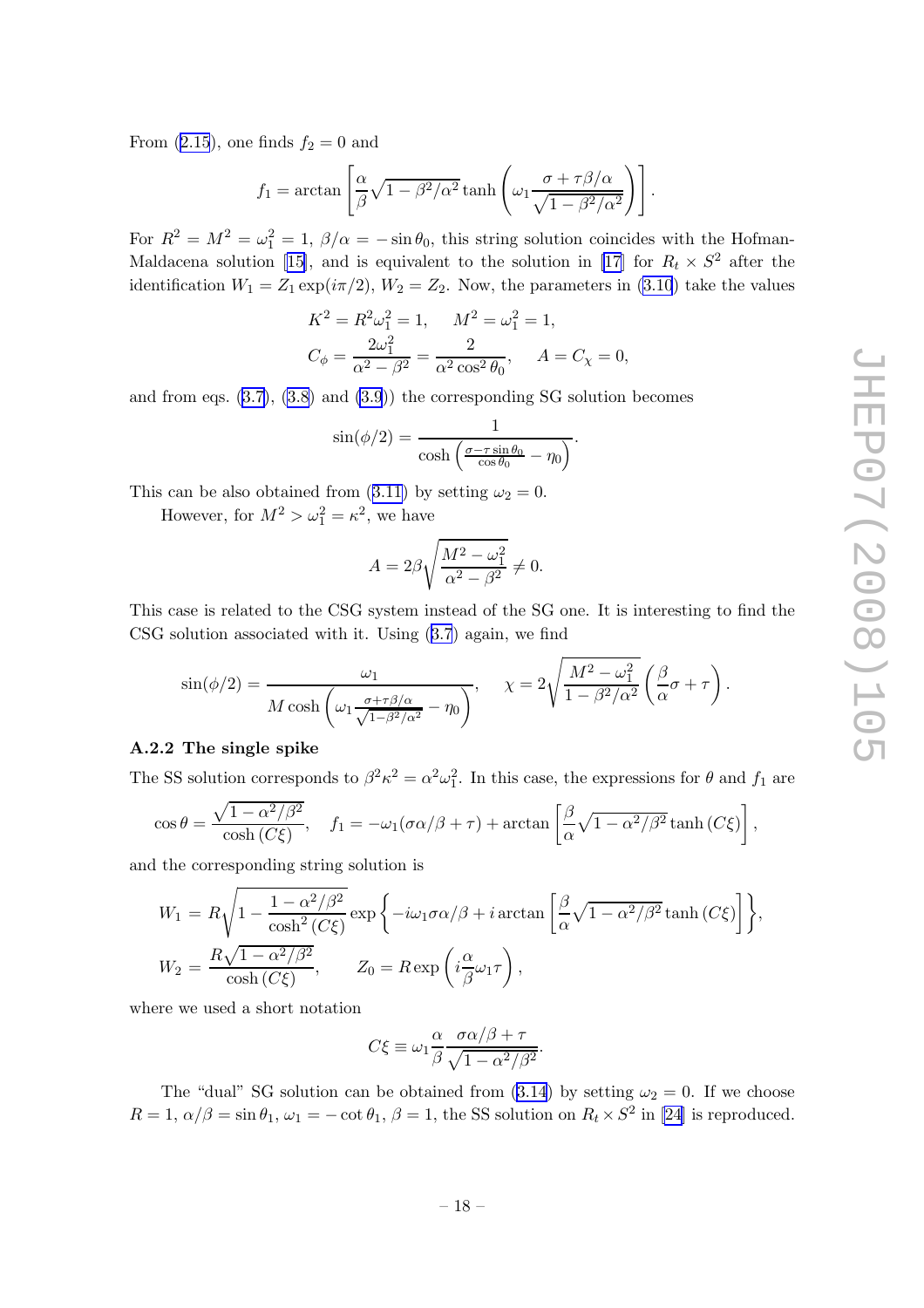## <span id="page-19-0"></span>**A.3** On  $R_t \times S^3$

## A.3.1 The giant magnon

Let us continue with the  $R_t \times S^3$  case, when  $C_2 = 0, \omega_2 \neq 0$ . First, we would like to establish the correspondence between the dyonic GM string solution [\[18\]](#page-22-0)  $(\kappa^2 = \omega_1^2)$  to those found in [\[17\]](#page-22-0)

$$
Z_1 = \frac{1}{\sqrt{1+k^2}} \left\{ \tanh \left[ \cos \alpha^D \left( \sigma \sqrt{1+k^2 \cos^2 \alpha^D} - k \tau \cos \alpha^D \right) \right] - ik \right\} \exp(i\tau),
$$
  

$$
Z_2 = \frac{1}{\sqrt{1+k^2}} \frac{\exp \left[ i \sin \alpha^D \left( \tau \sqrt{1+k^2 \cos^2 \alpha^D} - k \sigma \cos \alpha^D \right) \right]}{\cosh \left[ \cos \alpha^D \left( \sigma \sqrt{1+k^2 \cos^2 \alpha^D} - k \tau \cos \alpha^D \right) \right]},
$$

where the parameter k is related to the soliton rapidity  $\hat{\theta}$  through the equality

$$
k = \frac{\sinh \hat{\theta}}{\cos \alpha^D},
$$

and $\alpha^D$  determines the U(1) charge carried by the CSG soliton [[17](#page-22-0)].

The solutions of eqs.  $(2.13)$  $(2.13)$  $(2.13)$ ,  $(2.15)$  and  $(2.16)$  $(2.16)$  are given by

$$
\cos \theta = \frac{\cos \theta_0}{\cosh(C\xi)}, \qquad f_1 = \arctan\left[\cot \theta_0 \tanh(C\xi)\right], \qquad f_2 = \frac{\beta \omega_2}{\alpha^2 - \beta^2} \xi,
$$
  

$$
\sin^2 \theta_0 \equiv \frac{\beta^2 \omega_1^2}{\alpha^2 (\omega_1^2 - \omega_2^2)}, \qquad C \equiv \frac{\alpha \sqrt{\omega_1^2 - \omega_2^2}}{\alpha^2 - \beta^2} \cos \theta_0.
$$

Then, the comparison shows that the two solutions are equivalent if

$$
Z_1 \exp(i\pi/2) = W_1 = R \sin \theta \exp [i (\omega_1 \tau + f_1)],
$$
  
\n
$$
Z_2 = W_2 = R \cos \theta \exp [i (\omega_2 \tau + f_2)],
$$
  
\n
$$
R = \kappa = \omega_1 = 1, \qquad \alpha = \cos \alpha^D \sqrt{1 + k^2 \cos^2 \alpha^D},
$$
  
\n
$$
\beta = -k \cos^2 \alpha^D, \qquad \omega_2 = \frac{\sin \alpha^D}{\sqrt{1 + k^2 \cos^2 \alpha^D}}.
$$

As a consequence, the CSG parameters in [\(3.10\)](#page-7-0) reduce to

$$
C_{\phi} = \frac{2}{\cos^2 \alpha^D} (1 + 2\sin^2 \alpha^D)
$$
,  $A = k \sin(2\alpha^D)$ ,  $C_{\chi} = 0$ ,  $K^2 = 1$ .

#### A.3.2 The single spike

Now,let us turn to the SS solutions on  $R_t \times S^3$  as described by the NR integrable system [[27\]](#page-22-0). By using the SS-condition  $\beta^2 \kappa^2 = \alpha^2 \omega_1^2$  in ([2.13\)](#page-5-0) one derives

$$
\theta' = \frac{\alpha \sqrt{\omega_1^2 - \omega_2^2} \cos \theta}{\alpha^2 - \beta^2} \frac{\cos \theta}{\sin \theta} \sqrt{\sin^2 \theta - \frac{\alpha^2 \omega_1^2}{\beta^2 (\omega_1^2 - \omega_2^2)}},
$$

whose solution is given by

$$
\cos \theta = \frac{\sqrt{(1 - \alpha^2/\beta^2)\,\omega_1^2 - \omega_2^2}}{\sqrt{\omega_1^2 - \omega_2^2}\cosh(C\xi)}, \quad C\xi \equiv \sqrt{\omega_1^2 - \frac{\omega_2^2}{1 - \alpha^2/\beta^2}}\frac{\alpha(\sigma\alpha/\beta + \tau)}{\sqrt{\beta^2 - \alpha^2}}.
$$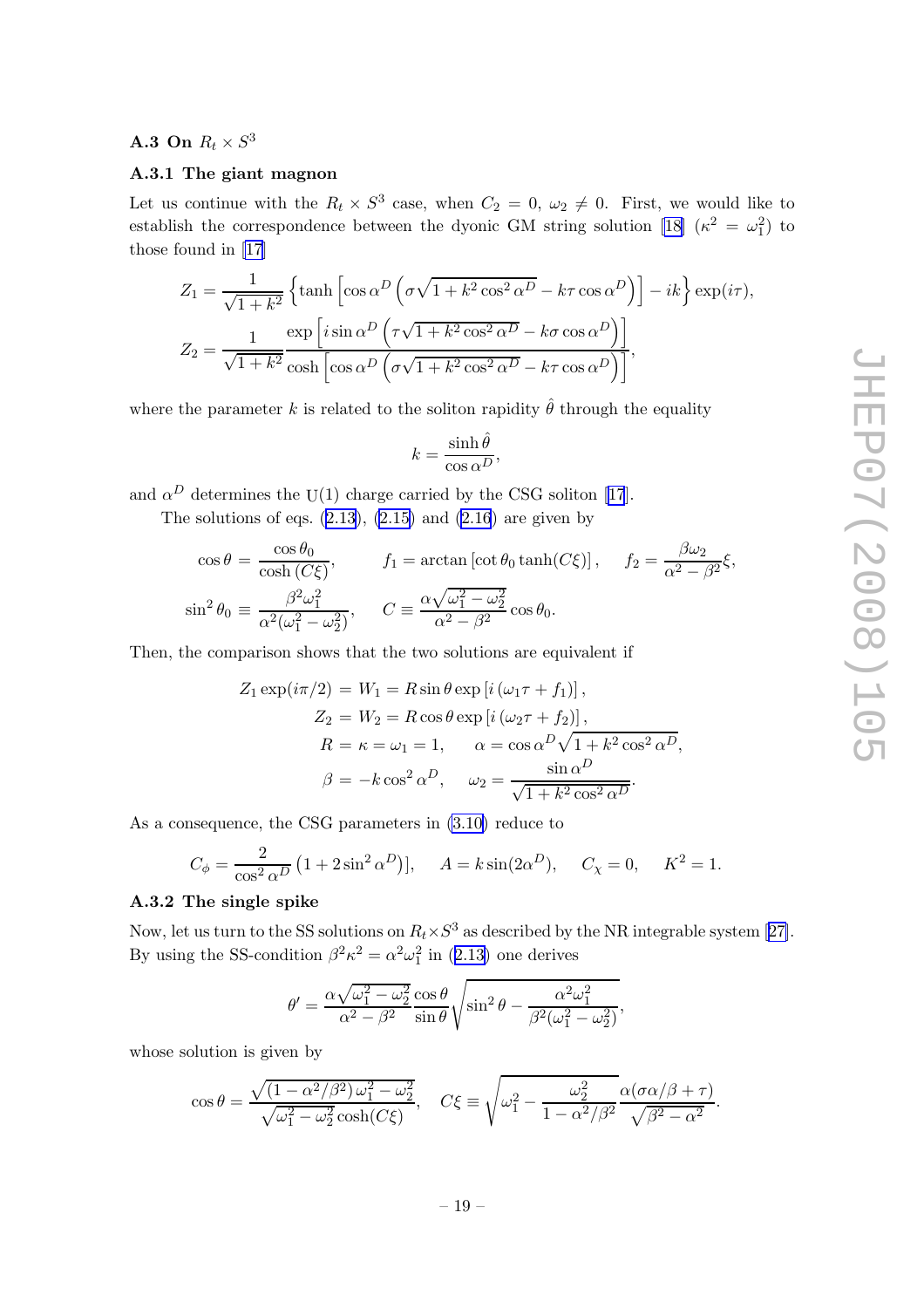<span id="page-20-0"></span>By using [\(2.15\)](#page-5-0), ([2.16](#page-5-0)), one finds the following expressions for the string embedding coordinates  $\varphi_j = \omega_j \tau + f_j$ 

$$
\varphi_1 = -\omega_1 \sigma \alpha/\beta + \arctan\left\{\frac{\beta}{\alpha \omega_1} \sqrt{\left(1 - \frac{\alpha^2}{\beta^2}\right) \left(\omega_1^2 - \frac{\omega_2^2}{1 - \alpha^2/\beta^2}\right)} \tanh(C\xi)\right\}
$$

$$
\varphi_2 = -\omega_2 \frac{\alpha(\sigma + \tau \alpha/\beta)}{\beta(1 - \alpha^2/\beta^2)}.
$$

Comparingthe above results with the SS string solution given in  $(4.1)$ – $(4.7)$  of [[36\]](#page-23-0), we see that the two solutions coincide for

$$
R = 1, \quad \sin \theta_1 = -\frac{1}{\sqrt{\omega_1^2 - \omega_2^2}}, \quad \sin \gamma_1 = \frac{\omega_2}{\omega_1}, \quad \omega_1 = -\frac{\beta}{\alpha}.
$$
 (A.4)

From [\(3.12](#page-8-0)), the CSG parameters are

$$
C_{\phi} = \frac{2}{\beta^2 \left(1 - \sin^2 \theta_1 \cos^2 \gamma_1\right)} \left[4 - 3M^2 + \frac{2 \cos^4 \gamma_1}{\sin^2 \gamma_1 \left(1 - \sin^2 \theta_1 \cos^2 \gamma_1\right)}\right], \quad K^2 = M^2,
$$
  

$$
A = \frac{M^2 - 1}{M^2 \sqrt{1 - \sin^2 \theta_1 \cos^2 \gamma_1}} \sqrt{\frac{\cos^4 \gamma_1}{\sin^2 \gamma_1 \left(1 - \sin^2 \theta_1 \cos^2 \gamma_1\right)}} - M^2,
$$
  

$$
C_{\chi} = -\frac{2 \sin \gamma_1}{M^2 \beta \left(1 - \sin^2 \theta_1 \cos^2 \gamma_1\right)}.
$$

Comparing (A.4) with ([3.13](#page-8-0)), one sees that the solution found in [\[36\]](#page-23-0) corresponds actually to  $M^2 = 1$  which leads to  $A = 0$ . Hence, the "dual" CSG solution is of the type [\(3.15\)](#page-9-0).

### B.  $\epsilon$ -expansions

We use the following expansions for the elliptic functions

$$
\mathbf{K}(1-\epsilon) \propto -\frac{1}{2}\log\epsilon (1+O(\epsilon)) + \log(4) (1+O(\epsilon)),
$$
  

$$
\mathbf{E}(1-\epsilon) \propto 1 - \epsilon \left(\frac{1}{4} - \log(2)\right) (1+O(\epsilon)) - \frac{\epsilon}{4}\log\epsilon (1+O(\epsilon))
$$
  

$$
\Pi(n|1-\epsilon) \propto \frac{\log\epsilon}{2(n-1)} (1+O(\epsilon)) + \frac{\sqrt{n}\log\left(\frac{1+\sqrt{n}}{1-\sqrt{n}}\right) - \log(16)}{2(n-1)} (1+O(\epsilon)).
$$

The expansions for the coefficients in ([4.13\)](#page-15-0) are given by

$$
K_e \propto \frac{v^2 - 1}{\sqrt{v^2(1 - u) - 1}} - \frac{v^2(1 - u)^2 - 1}{2\sqrt{v^2(1 - u) - 1}(1 - u)} \epsilon,
$$
  
\n
$$
K_{11} \propto \sqrt{\frac{v^2(1 - u) - 1}{v^2(1 - u)^2}} - \frac{\sqrt{v^2(1 - u) - 1}(1 + v^2(2u - 1))}{2v^3(v^2 - 1)(1 - u)^2} \epsilon,
$$
  
\n
$$
K_{12} \propto \left(1 - \frac{v^2u}{v^2 - 1}\right)\epsilon,
$$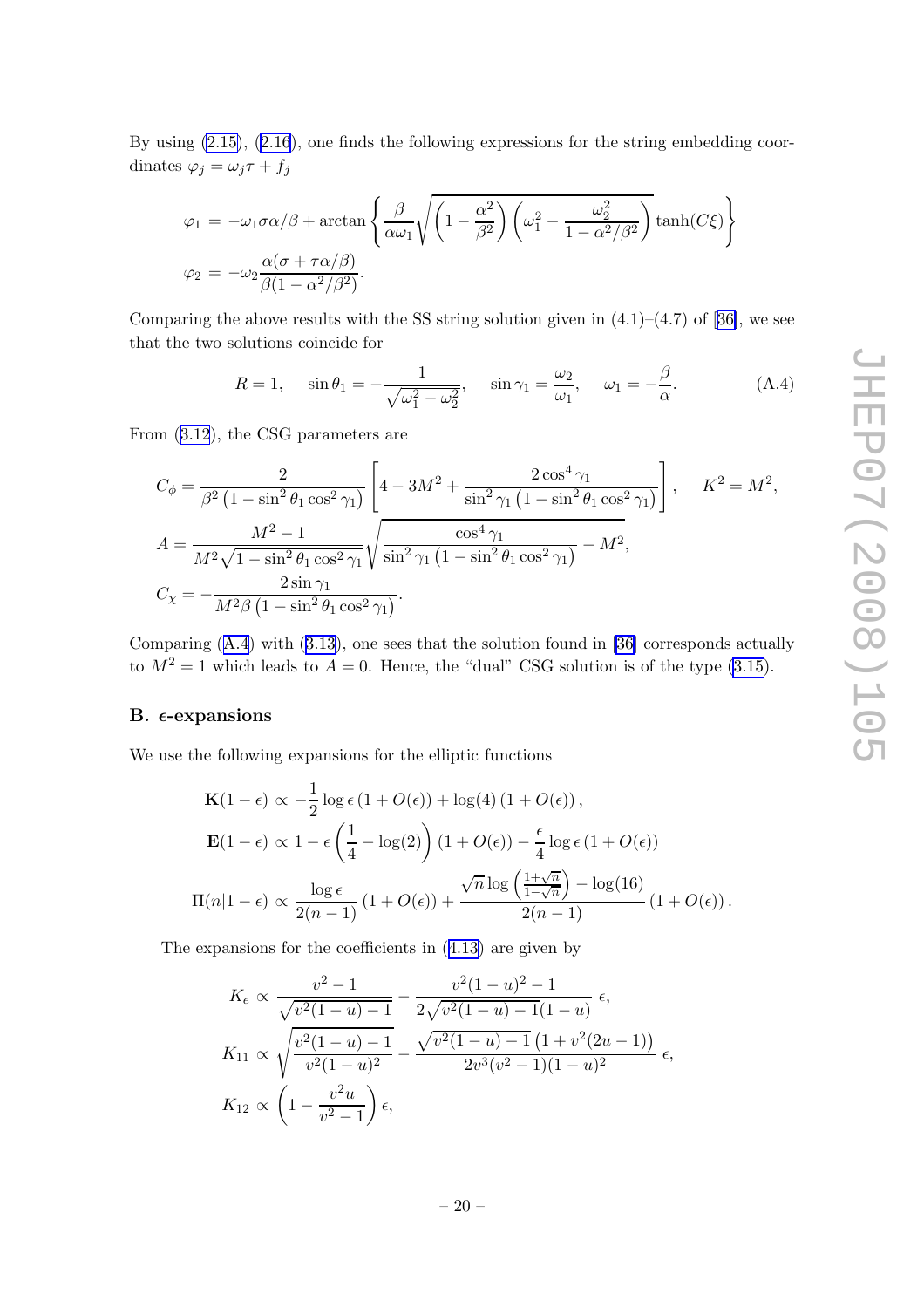<span id="page-21-0"></span>
$$
K_2 \propto -\sqrt{\frac{(v^2(1-u)-1)u}{v^2(1-u)^2} + \frac{\sqrt{\frac{(v^2(1-u)-1)u}{v^2(1-u)^2}} \left(1+v^2(2u-1)\right)}{2v^2(v^2-1)(1-u)}} \epsilon,
$$
  
\n
$$
K_{\varphi 1} \propto -\frac{v}{\sqrt{1-1/v^2-u}} - \frac{1+v^2(2u-1)}{2(v^2-1)\sqrt{v^2(1-u)-1}(1-u)} \epsilon,
$$
  
\n
$$
K_{\varphi 2} \propto 1 - u + \frac{\left(1-v^2(1-u)\right)u}{v^2-1} \epsilon,
$$
  
\n
$$
K_{\varphi 3} \propto 1 - v^2(1-u) + 2v^2u\left(1 - \frac{v^2u}{v^2-1}\right)\epsilon.
$$

## References

- [1] J.M. Maldacena, The large-N limit of superconformal field theories and supergravity, [Adv.](http://www-spires.slac.stanford.edu/spires/find/hep/www?j=00203%2C2%2C231) [Theor. Math. Phys.](http://www-spires.slac.stanford.edu/spires/find/hep/www?j=00203%2C2%2C231) 2 (1998) 231 [[Int. J. Theor. Phys.](http://www-spires.slac.stanford.edu/spires/find/hep/www?j=IJTPB%2C38%2C1113) 38 (1999) 1113] [[hep-th/9711200](http://arxiv.org/abs/hep-th/9711200)]; S.S. Gubser, I.R. Klebanov and A.M. Polyakov, Gauge theory correlators from non-critical string theory, [Phys. Lett.](http://www-spires.slac.stanford.edu/spires/find/hep/www?j=PHLTA%2CB428%2C105) B 428 (1998) 105 [[hep-th/9802109](http://arxiv.org/abs/hep-th/9802109)]; E. Witten, Anti-de Sitter space and holography, [Adv. Theor. Math. Phys.](http://www-spires.slac.stanford.edu/spires/find/hep/www?j=00203%2C2%2C253) 2 (1998) 253 [[hep-th/9802150](http://arxiv.org/abs/hep-th/9802150)].
- [2] J.A. Minahan and K. Zarembo, *The Bethe-ansatz for*  $N = 4$  super Yang-Mills, *[JHEP](http://jhep.sissa.it/stdsearch?paper=03%282003%29013)* 03 [\(2003\) 013](http://jhep.sissa.it/stdsearch?paper=03%282003%29013) [[hep-th/0212208](http://arxiv.org/abs/hep-th/0212208)].
- [3] N. Beisert, The SU(2|2) dynamic S-matrix, [hep-th/0511082](http://arxiv.org/abs/hep-th/0511082); The analytic Bethe ansatz for a chain with centrally extended  $SU(2|2)$  symmetry, J. Stat. Mech. [\(2007\) P01017](http://www-spires.slac.stanford.edu/spires/find/hep/www?j=JSTAT%2C0701%2CP017) [[nlin/0610017](http://arxiv.org/abs/nlin/0610017)].
- [4] N. Beisert, V. Dippel and M. Staudacher, A novel long range spin chain and planar  $N = 4$ super Yang-Mills, JHEP 07 [\(2004\) 075](http://jhep.sissa.it/stdsearch?paper=07%282004%29075) [[hep-th/0405001](http://arxiv.org/abs/hep-th/0405001)].
- [5] N. Beisert and M. Staudacher, Long-range PSU(2, 2|4) Bethe ansaetze for gauge theory and strings, [Nucl. Phys.](http://www-spires.slac.stanford.edu/spires/find/hep/www?j=NUPHA%2CB727%2C1) B 727 (2005) 1 [[hep-th/0504190](http://arxiv.org/abs/hep-th/0504190)].
- [6] R.R. Metsaev and A.A. Tseytlin, *Type IIB superstring action in*  $AdS_5 \times S^5$  *background*, [Nucl. Phys.](http://www-spires.slac.stanford.edu/spires/find/hep/www?j=NUPHA%2CB533%2C109) B 533 (1998) 109 [[hep-th/9805028](http://arxiv.org/abs/hep-th/9805028)].
- [7] I. Bena, J. Polchinski and R. Roiban, *Hidden symmetries of the*  $AdS_5 \times S^5$  *superstring, [Phys.](http://www-spires.slac.stanford.edu/spires/find/hep/www?j=PHRVA%2CD69%2C046002)* Rev. D 69 [\(2004\) 046002](http://www-spires.slac.stanford.edu/spires/find/hep/www?j=PHRVA%2CD69%2C046002) [[hep-th/0305116](http://arxiv.org/abs/hep-th/0305116)].
- [8] A.A. Tseytlin, Spinning strings and AdS/CFT duality, [hep-th/0311139](http://arxiv.org/abs/hep-th/0311139); G. Arutyunov, S. Frolov and M. Staudacher, *Bethe ansatz for quantum strings, [JHEP](http://jhep.sissa.it/stdsearch?paper=10%282004%29016)* 10 [\(2004\) 016](http://jhep.sissa.it/stdsearch?paper=10%282004%29016) [[hep-th/0406256](http://arxiv.org/abs/hep-th/0406256)].
- [9] N. Beisert, C. Kristjansen and M. Staudacher, The dilatation operator of  $N = 4$  super Yang-Mills theory, [Nucl. Phys.](http://www-spires.slac.stanford.edu/spires/find/hep/www?j=NUPHA%2CB664%2C131) B 664 (2003) 131 [[hep-th/0303060](http://arxiv.org/abs/hep-th/0303060)]; N. Beisert and M. Staudacher, The  $N = 4$  SYM integrable super spin chain, [Nucl. Phys.](http://www-spires.slac.stanford.edu/spires/find/hep/www?j=NUPHA%2CB670%2C439) B 670 [\(2003\) 439](http://www-spires.slac.stanford.edu/spires/find/hep/www?j=NUPHA%2CB670%2C439) [[hep-th/0307042](http://arxiv.org/abs/hep-th/0307042)].
- [10] G. Arutyunov, S. Frolov and M. Zamaklar, The Zamolodchikov-Faddeev algebra for  $AdS_5 \times S^5$  superstring, JHEP 04 [\(2007\) 002](http://jhep.sissa.it/stdsearch?paper=04%282007%29002) [[hep-th/0612229](http://arxiv.org/abs/hep-th/0612229)].
- [11] N. Beisert, R. Hernandez and E. Lopez, A crossing-symmetric phase for  $AdS_5 \times S^5$  strings, JHEP 11 [\(2006\) 070](http://jhep.sissa.it/stdsearch?paper=11%282006%29070) [[hep-th/0609044](http://arxiv.org/abs/hep-th/0609044)].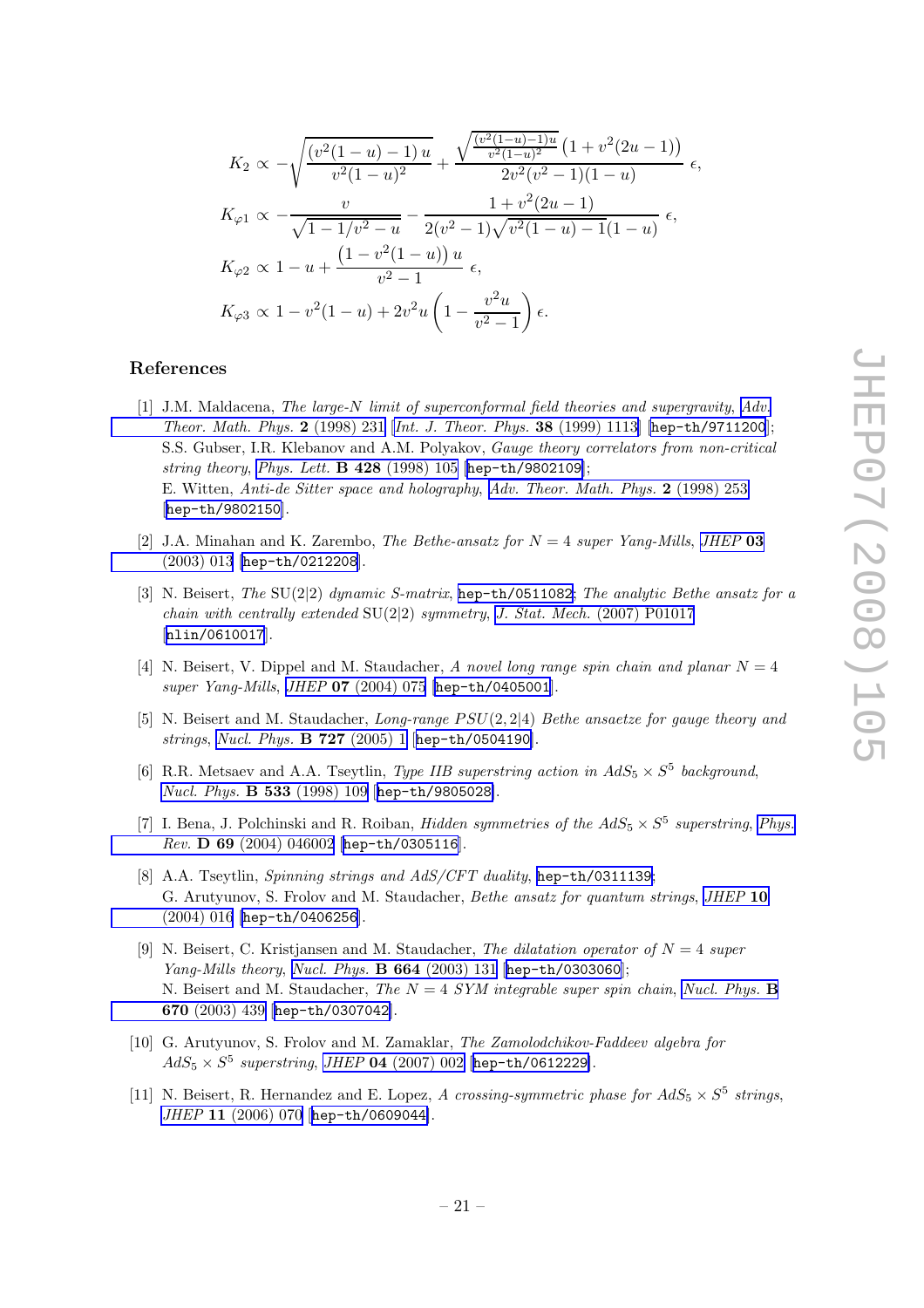- <span id="page-22-0"></span>[12] N. Beisert, B. Eden and M. Staudacher, Transcendentality and crossing, [J. Stat. Mech.](http://www-spires.slac.stanford.edu/spires/find/hep/www?j=JSTAT%2C0701%2CP021) [\(2007\) P01021](http://www-spires.slac.stanford.edu/spires/find/hep/www?j=JSTAT%2C0701%2CP021) [[hep-th/0610251](http://arxiv.org/abs/hep-th/0610251)].
- [13] R.A. Janik, The  $AdS_5 \times S^5$  superstring worldsheet S-matrix and crossing symmetry, [Phys.](http://www-spires.slac.stanford.edu/spires/find/hep/www?j=PHRVA%2CD73%2C086006) Rev. D 73 [\(2006\) 086006](http://www-spires.slac.stanford.edu/spires/find/hep/www?j=PHRVA%2CD73%2C086006) [[hep-th/0603038](http://arxiv.org/abs/hep-th/0603038)].
- [14] G. Arutyunov, S. Frolov and M. Staudacher, Bethe ansatz for quantum strings, [JHEP](http://jhep.sissa.it/stdsearch?paper=10%282004%29016) 10 [\(2004\) 016](http://jhep.sissa.it/stdsearch?paper=10%282004%29016) [[hep-th/0406256](http://arxiv.org/abs/hep-th/0406256)].
- [15] D.M. Hofman and J.M. Maldacena, Giant magnons, J. Phys. A 39 [\(2006\) 13095](http://www-spires.slac.stanford.edu/spires/find/hep/www?j=JPAGB%2CA39%2C13095) [[hep-th/0604135](http://arxiv.org/abs/hep-th/0604135)].
- [16] N. Dorey, Magnon bound states and the AdS/CFT correspondence, [J. Phys.](http://www-spires.slac.stanford.edu/spires/find/hep/www?j=JPAGB%2CA39%2C13119) A 39 (2006) [13119](http://www-spires.slac.stanford.edu/spires/find/hep/www?j=JPAGB%2CA39%2C13119) [[hep-th/0604175](http://arxiv.org/abs/hep-th/0604175)].
- [17] H.-Y. Chen, N. Dorey and K. Okamura, Dyonic giant magnons, JHEP 09 [\(2006\) 024](http://jhep.sissa.it/stdsearch?paper=09%282006%29024) [[hep-th/0605155](http://arxiv.org/abs/hep-th/0605155)].
- [18] M. Kruczenski, J. Russo and A.A. Tseytlin, Spiky strings and giant magnons on  $S^5$ , [JHEP](http://jhep.sissa.it/stdsearch?paper=10%282006%29002) 10 [\(2006\) 002](http://jhep.sissa.it/stdsearch?paper=10%282006%29002) [[hep-th/0607044](http://arxiv.org/abs/hep-th/0607044)].
- [19] M. Spradlin and A. Volovich, Dressing the giant magnon, JHEP 10 [\(2006\) 012](http://jhep.sissa.it/stdsearch?paper=10%282006%29012) [[hep-th/0607009](http://arxiv.org/abs/hep-th/0607009)].
- [20] S. Ryang, *Three-spin giant magnons in*  $AdS_5 \times S^5$ *, JHEP* 12 [\(2006\) 043](http://jhep.sissa.it/stdsearch?paper=12%282006%29043) [[hep-th/0610037](http://arxiv.org/abs/hep-th/0610037)].
- [21] H. Dimov and R.C. Rashkov, On the anatomy of multi-spin magnon and single spike string solutions, [Nucl. Phys.](http://www-spires.slac.stanford.edu/spires/find/hep/www?j=NUPHA%2CB799%2C255) B 799 (2008) 255 [[arXiv:0709.4231](http://arxiv.org/abs/0709.4231)].
- [22] M. Kruczenski, Spiky strings and single trace operators in gauge theories, JHEP 08 [\(2005\)](http://jhep.sissa.it/stdsearch?paper=08%282005%29014) [014](http://jhep.sissa.it/stdsearch?paper=08%282005%29014) [[hep-th/0410226](http://arxiv.org/abs/hep-th/0410226)].
- [23] S. Ryang, Wound and rotating strings in  $AdS_5 \times S^5$ , JHEP 08 [\(2005\) 047](http://jhep.sissa.it/stdsearch?paper=08%282005%29047) [[hep-th/0503239](http://arxiv.org/abs/hep-th/0503239)].
- [24] R. Ishizeki and M. Kruczenski, Single spike solutions for strings on S2 and S3, [Phys. Rev.](http://www-spires.slac.stanford.edu/spires/find/hep/www?j=PHRVA%2CD76%2C126006) D 76 [\(2007\) 126006](http://www-spires.slac.stanford.edu/spires/find/hep/www?j=PHRVA%2CD76%2C126006) [[arXiv:0705.2429](http://arxiv.org/abs/0705.2429)].
- [25] G. Arutyunov, S. Frolov, J. Russo and A.A. Tseytlin, *Spinning strings in*  $AdS_5 \times S^5$  *and* integrable systems, [Nucl. Phys.](http://www-spires.slac.stanford.edu/spires/find/hep/www?j=NUPHA%2CB671%2C3) B 671 (2003) 3 [[hep-th/0307191](http://arxiv.org/abs/hep-th/0307191)].
- [26] G. Arutyunov, J. Russo and A.A. Tseytlin, *Spinning strings in*  $AdS_5 \times S^5$ *: new integrable* system relations, Phys. Rev. D 69 [\(2004\) 086009](http://www-spires.slac.stanford.edu/spires/find/hep/www?j=PHRVA%2CD69%2C086009) [[hep-th/0311004](http://arxiv.org/abs/hep-th/0311004)].
- [27] N.P. Bobev and R.C. Rashkov, Spiky strings, giant magnons and β-deformations, [Phys. Rev.](http://www-spires.slac.stanford.edu/spires/find/hep/www?j=PHRVA%2CD76%2C046008) D 76 [\(2007\) 046008](http://www-spires.slac.stanford.edu/spires/find/hep/www?j=PHRVA%2CD76%2C046008) [[arXiv:0706.0442](http://arxiv.org/abs/0706.0442)].
- [28] M.C. Abbott and I.V. Aniceto, Vibrating giant spikes and the large-winding sector, [JHEP](http://jhep.sissa.it/stdsearch?paper=06%282008%29088) 06 [\(2008\) 088](http://jhep.sissa.it/stdsearch?paper=06%282008%29088) [[arXiv:0803.4222](http://arxiv.org/abs/0803.4222)].
- [29] J. Ambjørn, R.A. Janik and C. Kristjansen, Wrapping interactions and a new source of corrections to the spin-chain/string duality, [Nucl. Phys.](http://www-spires.slac.stanford.edu/spires/find/hep/www?j=NUPHA%2CB736%2C288)  $\bf{B}$  736 (2006) 288 [[hep-th/0510171](http://arxiv.org/abs/hep-th/0510171)]; R.A. Janik and T. Lukowski, Wrapping interactions at strong coupling — The giant magnon, Phys. Rev. D 76 [\(2007\) 126008](http://www-spires.slac.stanford.edu/spires/find/hep/www?j=PHRVA%2CD76%2C126008) [[arXiv:0708.2208](http://arxiv.org/abs/0708.2208)].
- [30] G. Arutyunov, S. Frolov and M. Zamaklar, Finite-size effects from giant magnons, [Nucl.](http://www-spires.slac.stanford.edu/spires/find/hep/www?j=NUPHA%2CB778%2C1) Phys. **B 778** [\(2007\) 1](http://www-spires.slac.stanford.edu/spires/find/hep/www?j=NUPHA%2CB778%2C1) [[hep-th/0606126](http://arxiv.org/abs/hep-th/0606126)].
- [31] D. Astolfi, V. Forini, G. Grignani and G.W. Semenoff, *Gauge invariant finite size spectrum of* the giant magnon, [Phys. Lett.](http://www-spires.slac.stanford.edu/spires/find/hep/www?j=PHLTA%2CB651%2C329) B 651 (2007) 329 [[hep-th/0702043](http://arxiv.org/abs/hep-th/0702043)].